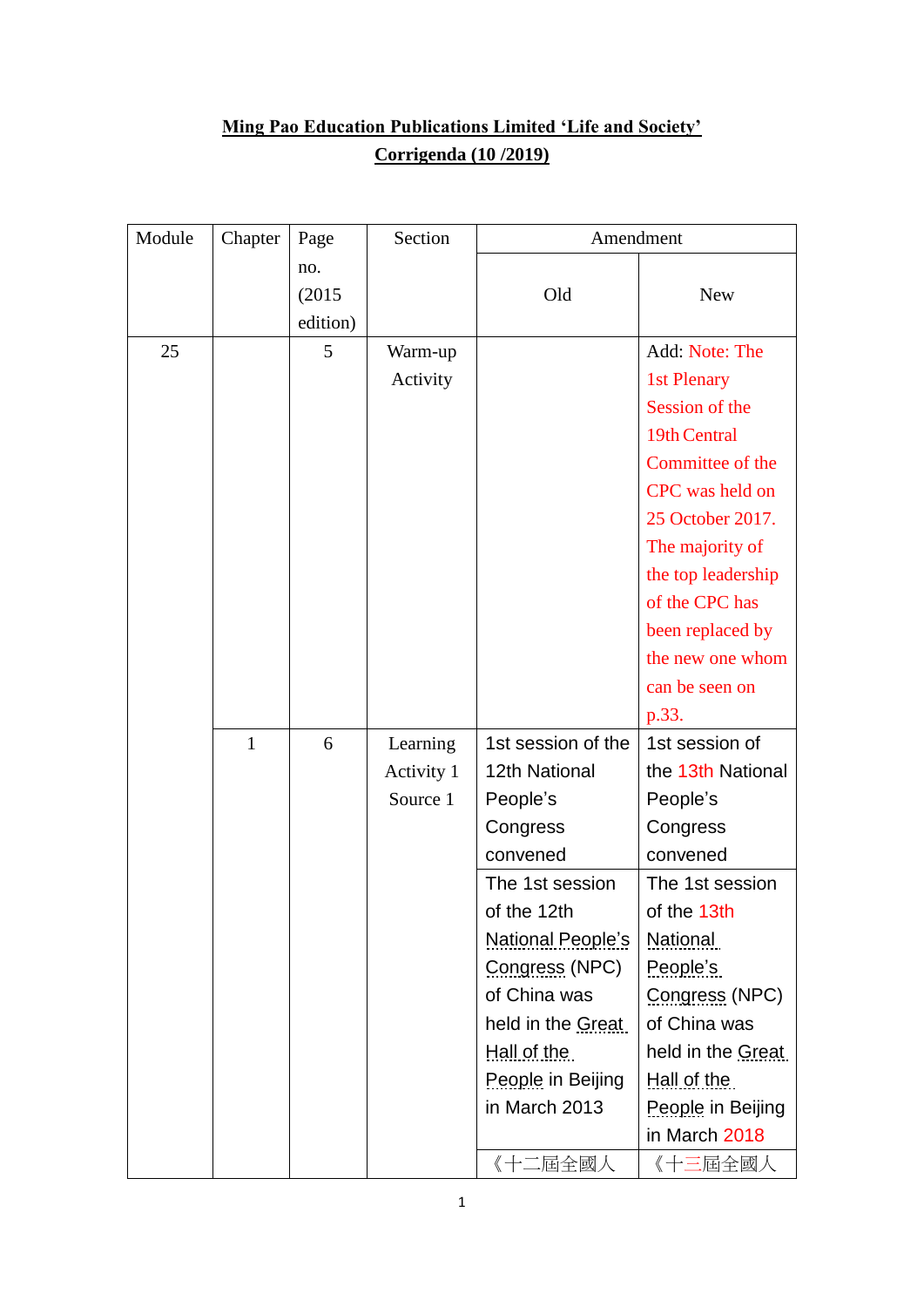|              |                |            | 大一次會議選舉                | 大一次會議舉行              |
|--------------|----------------|------------|------------------------|----------------------|
|              |                |            | 產生新一屆國家                | 第六次全體會議              |
|              |                |            | 批准國<br>領導人             | 根據國家主席習              |
|              |                |            | 務院機構改革和                | 近平的提名決定              |
|              |                |            | 職能轉變方案》                | 李克強為國務院              |
|              |                |            |                        | 總理》                  |
|              |                |            | http://las.mpep.c      | http://las.mpep.c    |
|              |                |            | om.hk/25/vote          | om.hk/25/vote        |
|              |                |            | $(2:18 - 3:10,$        | $(2:55 - 4:28,$      |
|              |                |            | $4:00 - 5:55$          | $5:08 - 5:30$        |
| $\mathbf{1}$ | $\overline{7}$ | Learning   | Order of the           | Order of the         |
|              |                | Activity 1 | President of the       | President of the     |
|              |                | Source 2   | People's               | People's             |
|              |                |            | Republic of            | Republic of          |
|              |                |            | China No.7             | China No. 10         |
|              |                |            | The Decision of        | The Decision of      |
|              |                |            | the Standing           | the Standing         |
|              |                |            | Committee of the       | Committee of the     |
|              |                |            | National People's      | <b>National</b>      |
|              |                |            | Congress on            | People's             |
|              |                |            | Amending the           | Congress on          |
|              |                |            | 'Law of the            | Amending the         |
|              |                |            | People's               | <b>Criminal</b>      |
|              |                |            | Republic of            | <b>Procedure Law</b> |
|              |                |            | China on the           | of the People's      |
|              |                |            | Protection of          | <b>Republic of</b>   |
|              |                |            | <b>Consumer Rights</b> | China', as           |
|              |                |            | and Interests', as     | adopted at the       |
|              |                |            | adopted at the         | 6th Session of       |
|              |                |            | 5th Session of         | the Standing         |
|              |                |            | the Standing           | Committee of the     |
|              |                |            | Committee of the       | <b>13th National</b> |
|              |                |            | 12th National          | People's             |
|              |                |            | People's               | Congress of the      |
|              |                |            | Congress of the        | People's             |
|              |                |            | People's               | Republic of          |
|              |                |            | Republic of            | China on 26          |
|              |                |            | China on 25            | October 2018, is     |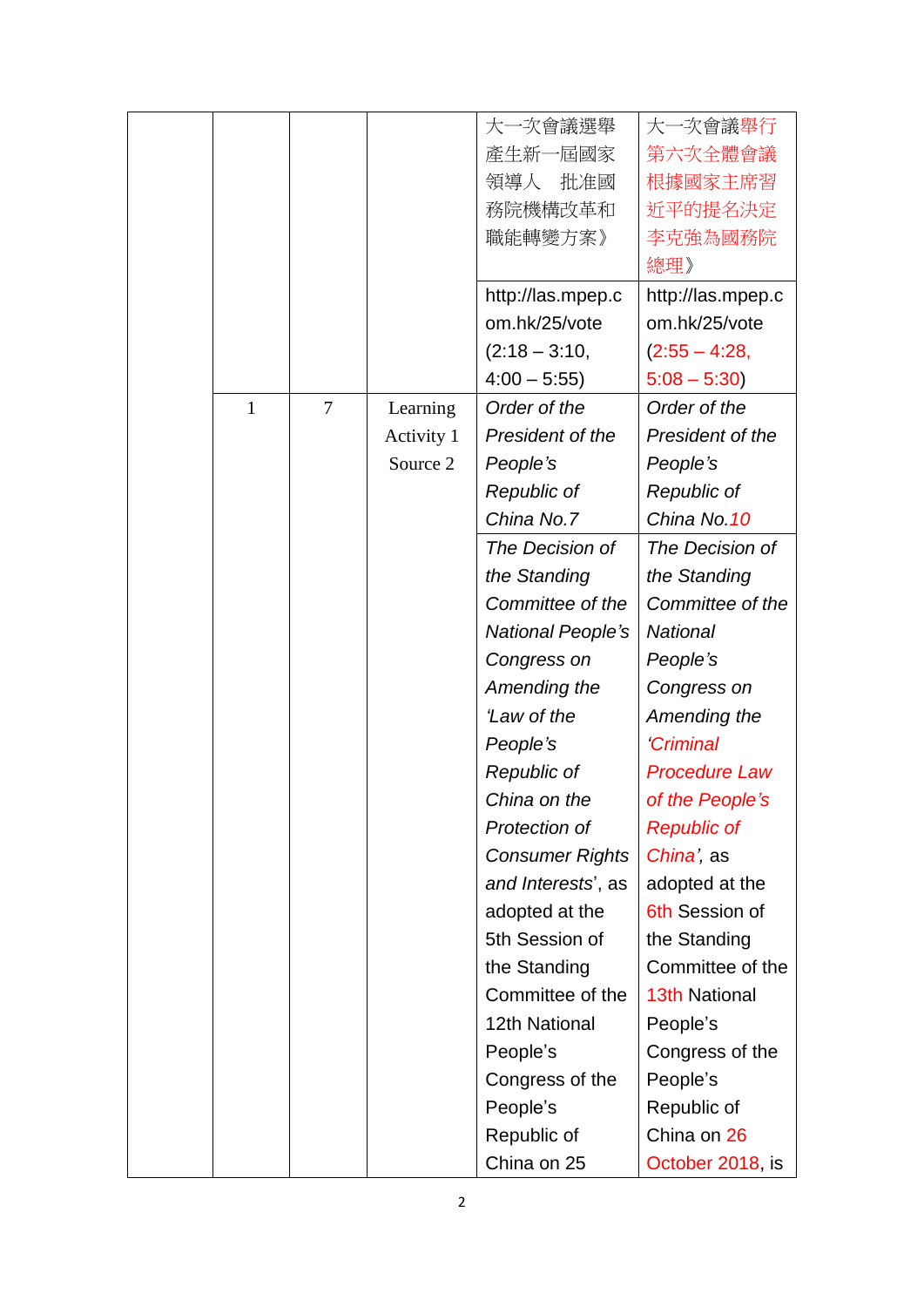|              |                |            | October 2013, is        | hereby issued           |
|--------------|----------------|------------|-------------------------|-------------------------|
|              |                |            | hereby issued           | and come into           |
|              |                |            | and shall come          | force on the date       |
|              |                |            | into force on 15        | of issuance             |
|              |                |            | March 2014              |                         |
|              |                |            | 25 October 2013         | 26 October 2018         |
| $\mathbf{1}$ | $\overline{7}$ | Learning   | Receiving foreign       | Receiving               |
|              |                | Activity 1 | diplomatic              | leaders of other        |
|              |                | Source 2   | representatives         | countries               |
|              |                |            | On 4 December           | On 4 September          |
|              |                |            | 2013, Xi Jinping        | 2016, Xi Jinping        |
|              |                |            | (right), the            | (right), the            |
|              |                |            | President of the        | President of the        |
|              |                |            | PRC, met Joe            | PRC, met                |
|              |                |            | Biden (left), the       | <b>Vladimir Putin</b>   |
|              |                |            | Vice President of       | (left), the             |
|              |                |            | the United              | <b>President of</b>     |
|              |                |            | States, in Beijing.     | Russia, in G20          |
|              |                |            |                         | summit in               |
|              |                |            |                         | Hangzhou.               |
| $\mathbf{1}$ | 8              | Reference  | http://english.gov      | http://las.mpep.c       |
|              |                |            | .cn/statecouncil        | om.hk/25/gov/en         |
|              |                |            | 'State Council          | (deleted)               |
|              |                |            | Organization            |                         |
|              |                |            | Chart'                  |                         |
| $\mathbf{1}$ | 9              | Focus of   | State organs in         | State organs in         |
|              |                | Learning   | China include the       | China include           |
|              |                |            | National People's       | the National            |
|              |                |            | Congress (NPC),         | People's                |
|              |                |            | the President of        | Congress (NPC),         |
|              |                |            | the People's            | the President of        |
|              |                |            | Republic of             | the People's            |
|              |                |            | China (PRC), the        | Republic of             |
|              |                |            | <b>State Council of</b> | China (PRC), the        |
|              |                |            | the People's            | <b>State Council of</b> |
|              |                |            | Republic of             | the People's            |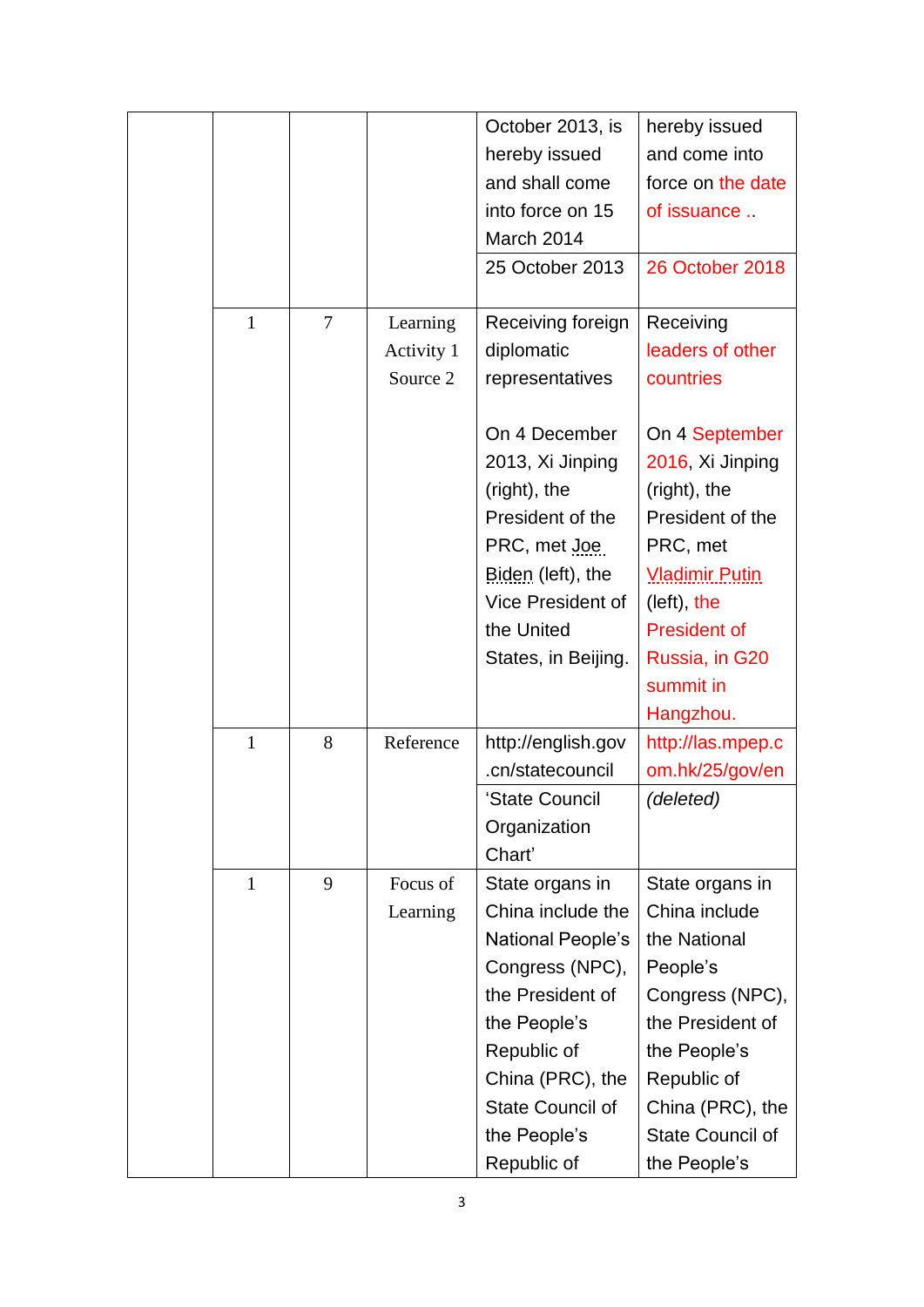|              |    |           | China, the              | Republic of             |
|--------------|----|-----------|-------------------------|-------------------------|
|              |    |           | <b>Central Military</b> | China, the              |
|              |    |           | Commission              | <b>Central Military</b> |
|              |    |           | (CMC) of the            | Commission              |
|              |    |           | People's                | (CMC) of the            |
|              |    |           | Republic of             | People's                |
|              |    |           | China, the              | Republic of             |
|              |    |           | Supreme                 | China, the              |
|              |    |           | People's Court          | Supreme                 |
|              |    |           | and the Supreme         | People's Court,         |
|              |    |           | People's                | the Supreme             |
|              |    |           | Procuratorate.          | People's                |
|              |    |           |                         | Procuratorate           |
|              |    |           |                         | and the State           |
|              |    |           |                         | Committee of            |
|              |    |           |                         | Supervisory.            |
| $\mathbf{1}$ | 10 | Fig. 1.2  | Zhang Dejiang,          | Li Zhanshu, the         |
|              |    |           | the current             | current                 |
|              |    |           | Chairman of the         | Chairman of the         |
|              |    |           | NPCSC (term of          | NPCSC.                  |
|              |    |           | office: 2013 to         |                         |
|              |    |           | 2018).                  |                         |
| $\mathbf{1}$ | 11 | Challenge | Shen Jilan is a         | Shen Jilan is a         |
|              |    |           | deputy to the           | deputy to the           |
|              |    |           | National People's       | National                |
|              |    |           | Congress who            | People's                |
|              |    |           | has been                | Congress who            |
|              |    |           | re-elected for 12       | has been                |
|              |    |           | sessions since          | re-elected for 13       |
|              |    |           | the 1st session in      | sessions since          |
|              |    |           | 1954.                   | the 1st session         |
|              |    |           |                         | in 1954.                |
|              |    |           | Summary of local        | Summary of              |
|              |    |           | and overseas            | local and               |
|              |    |           | news in 2013            | overseas news           |
|              |    |           |                         | in 2018                 |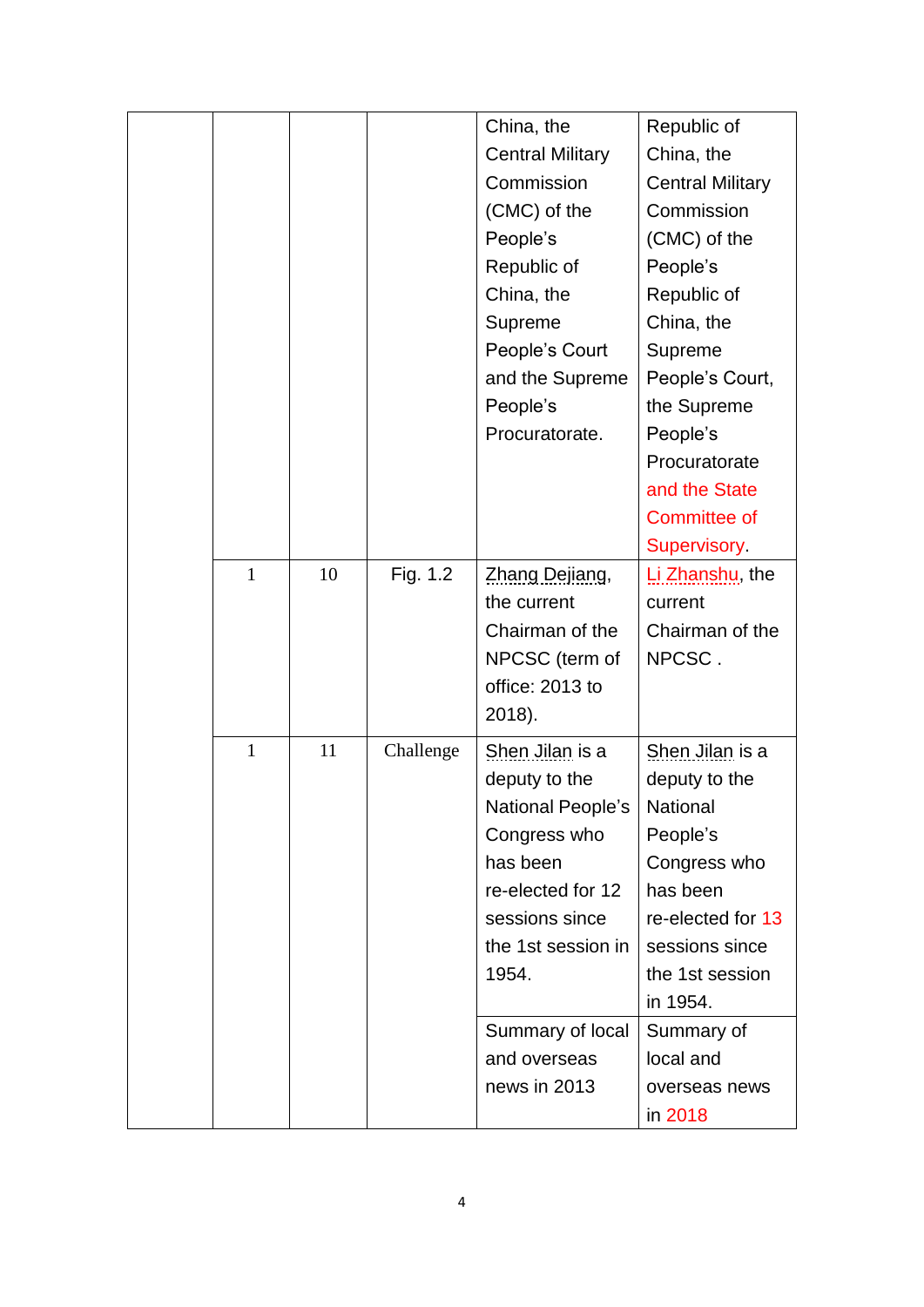| 1            | 12 | Challenge | Zhong Nanshan,       | Zhong Nanshan,       |
|--------------|----|-----------|----------------------|----------------------|
|              |    |           | Deputy to the        | the then Deputy      |
|              |    |           | National People's    | to the National      |
|              |    |           | Congress             | People's             |
|              |    |           |                      | Congress             |
| $\mathbf{1}$ | 12 | Reference | Fan Hsu Lai Tai      | <b>Tam Yiu Chung</b> |
|              |    |           | has been an          | has been an          |
|              |    |           | <b>HKSAR deputy</b>  | <b>HKSAR deputy</b>  |
|              |    |           | to the National      | to the 13th          |
|              |    |           | People's             | National             |
|              |    |           | Congress since       | People's             |
|              |    |           | the 9th National     | Congress. He is      |
|              |    |           | People's             | also currently a     |
|              |    |           | Congress. She is     | Standing             |
|              |    |           | currently a          | Committee            |
|              |    |           | Standing             | member of the        |
|              |    |           | Committee            | National             |
|              |    |           | member of the        | People's             |
|              |    |           | National People's    | Congress.            |
|              |    |           | Congress.            |                      |
| $\mathbf{1}$ | 12 | 1.2       | The President is     | The President is     |
|              |    |           | elected by the       | elected by the       |
|              |    |           | National People's    | National             |
|              |    |           | Congress and         | People's             |
|              |    |           | has a term of        | Congress and         |
|              |    |           | office of 5 years.   | has a term of        |
|              |    |           | <b>The President</b> | office of 5 years.   |
|              |    |           | shall serve no       | <b>The President</b> |
|              |    |           | more than 2          | shall serve no       |
|              |    |           | consecutive          | more than $2$        |
|              |    |           | terms.               | consecutive          |
|              |    |           |                      | terms.               |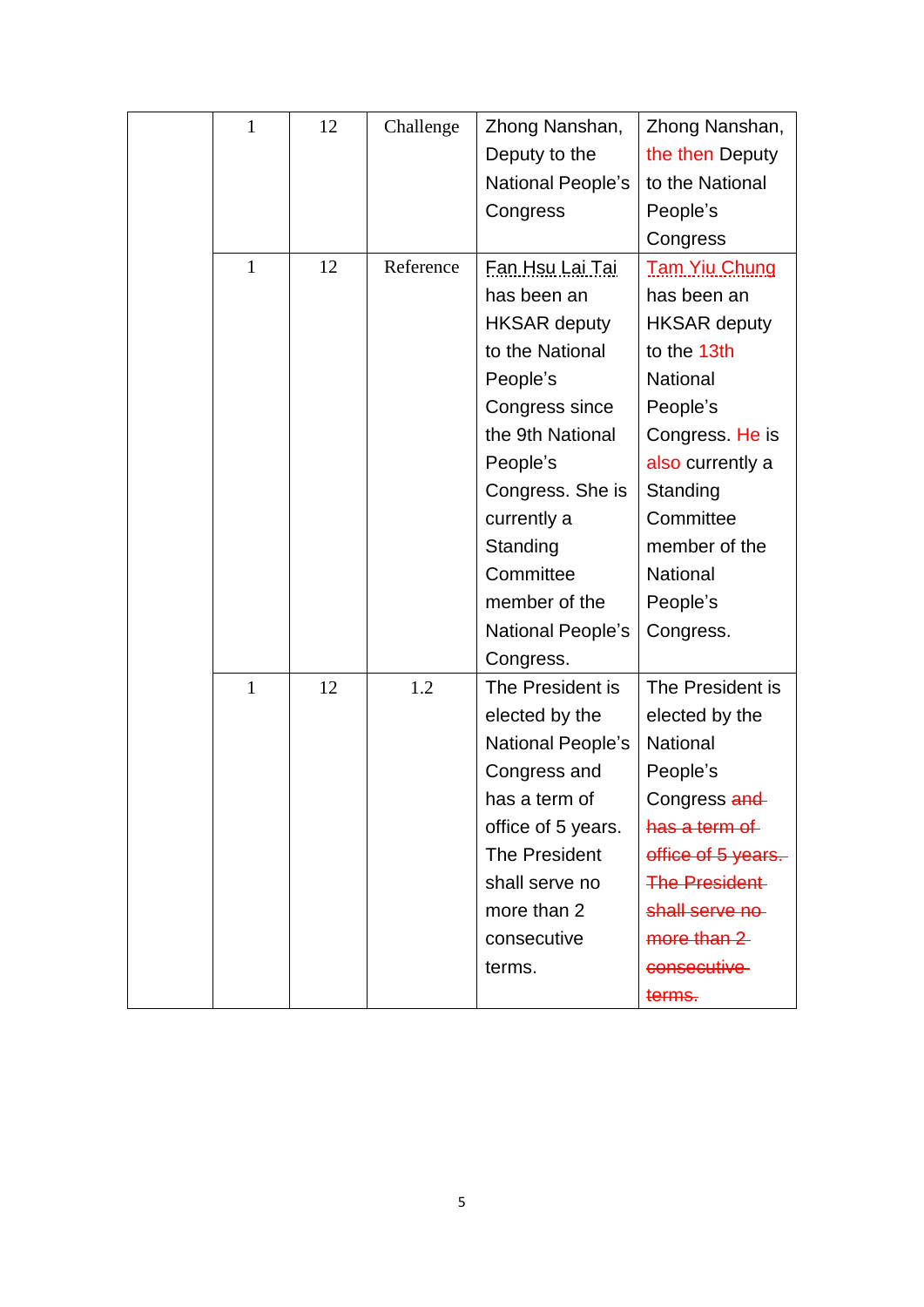| $\mathbf{1}$ | 16 | Reference | Modern Chinese     | <b>Modern Chinese</b> |
|--------------|----|-----------|--------------------|-----------------------|
|              |    | Fig.1.13  | armaments (from    | armaments (from       |
|              |    |           | left to right:     | left to right:        |
|              |    |           | China's first      | China's first         |
|              |    |           | aircraft carrier - | home-made             |
|              |    |           | Liaoning aircraft  | aircraft carrier      |
|              |    |           | carrier, tanks,    | 001A, tanks,          |
|              |    |           | F-10 fighter)      | J-20 fighter)         |
| $\mathbf{1}$ | 17 | Focus of  |                    | Add:                  |
|              |    | Learning  |                    |                       |
|              |    |           |                    | 1.6 State             |
|              |    |           |                    | <b>Committee of</b>   |
|              |    |           |                    | <b>Supervisory</b>    |
|              |    |           |                    | • The State           |
|              |    |           |                    | <b>Committee of</b>   |
|              |    |           |                    | <b>Supervisory of</b> |
|              |    |           |                    | the PRC is the        |
|              |    |           |                    | highest               |
|              |    |           |                    | supervisory           |
|              |    |           |                    | organ.                |
|              |    |           |                    | <b>Supervisory</b>    |
|              |    |           |                    | committees            |
|              |    |           |                    | exercise judicial     |
|              |    |           |                    | authority             |
|              |    |           |                    | independently, in     |
|              |    |           |                    | accordance with       |
|              |    |           |                    | the law, and are      |
|              |    |           |                    | not subject to        |
|              |    |           |                    | interference from     |
|              |    |           |                    | any                   |
|              |    |           |                    | administrative        |
|              |    |           |                    | institution, public   |
|              |    |           |                    | organisation, or      |
|              |    |           |                    | individual. When      |
|              |    |           |                    | handling cases        |
|              |    |           |                    | of illegal or         |
|              |    |           |                    | criminal acts by      |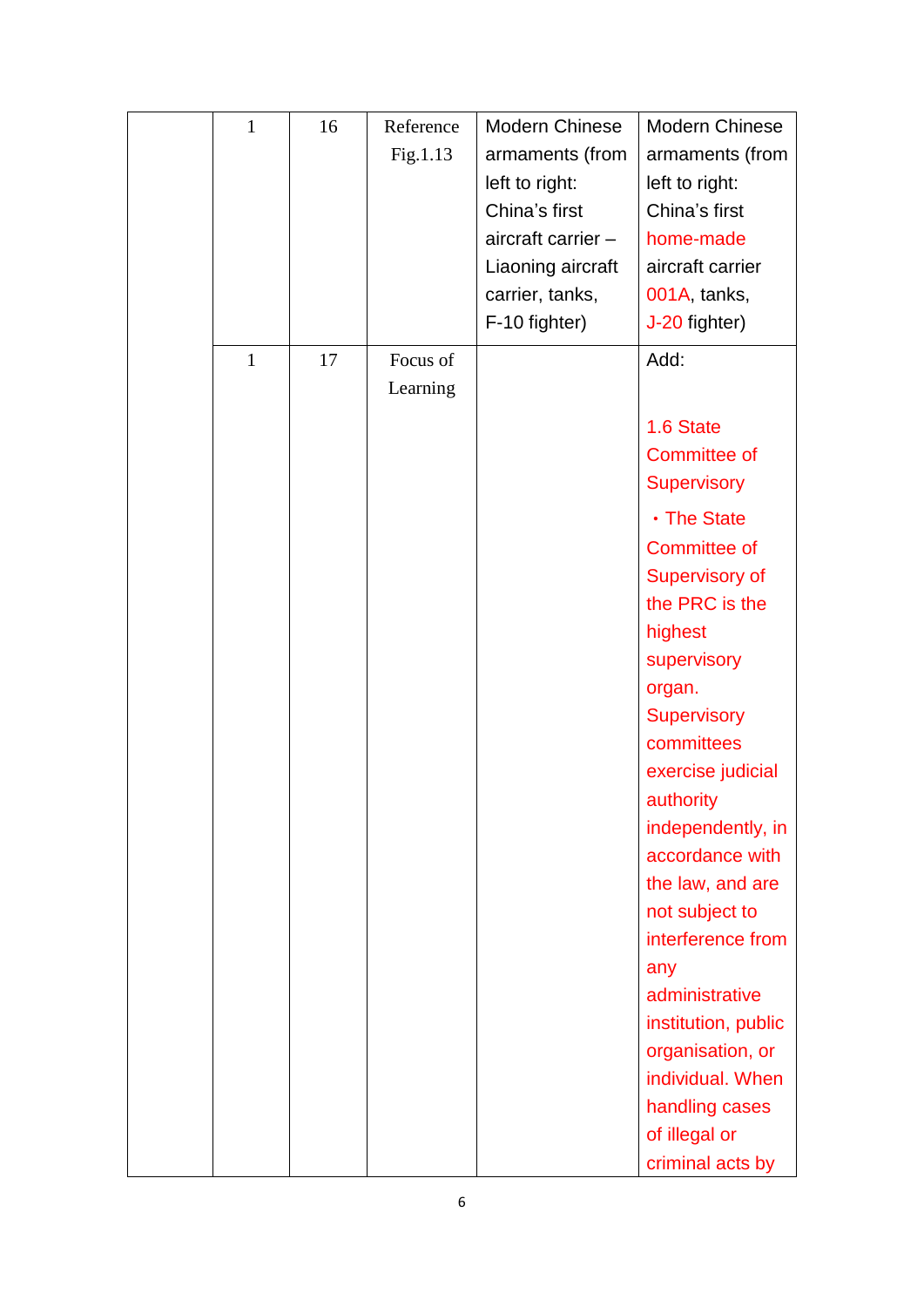|  |  | taking advantage       |
|--|--|------------------------|
|  |  | of duty,               |
|  |  | supervisory            |
|  |  | organs shall           |
|  |  | cooperate with         |
|  |  | judicial,              |
|  |  | procuratorial,         |
|  |  | and law                |
|  |  | enforcement            |
|  |  | organs and keep        |
|  |  | tabs on each           |
|  |  | other.                 |
|  |  | • The term of          |
|  |  | office of the          |
|  |  | minister of a          |
|  |  | supervisory            |
|  |  | committee is 5         |
|  |  | years. The             |
|  |  | Minister of the        |
|  |  | <b>State Committee</b> |
|  |  | of Supervisory         |
|  |  | shall serve no         |
|  |  | more than 2            |
|  |  | consecutive            |
|  |  | terms.                 |
|  |  | • A supervisory        |
|  |  | committee is           |
|  |  | composed as            |
|  |  | follows: the           |
|  |  | Minister of the        |
|  |  | <b>State Committee</b> |
|  |  | of Supervisory,        |
|  |  | several vice           |
|  |  | ministers, and         |
|  |  | several                |
|  |  | members. The           |
|  |  | minister is            |
|  |  | elected by the         |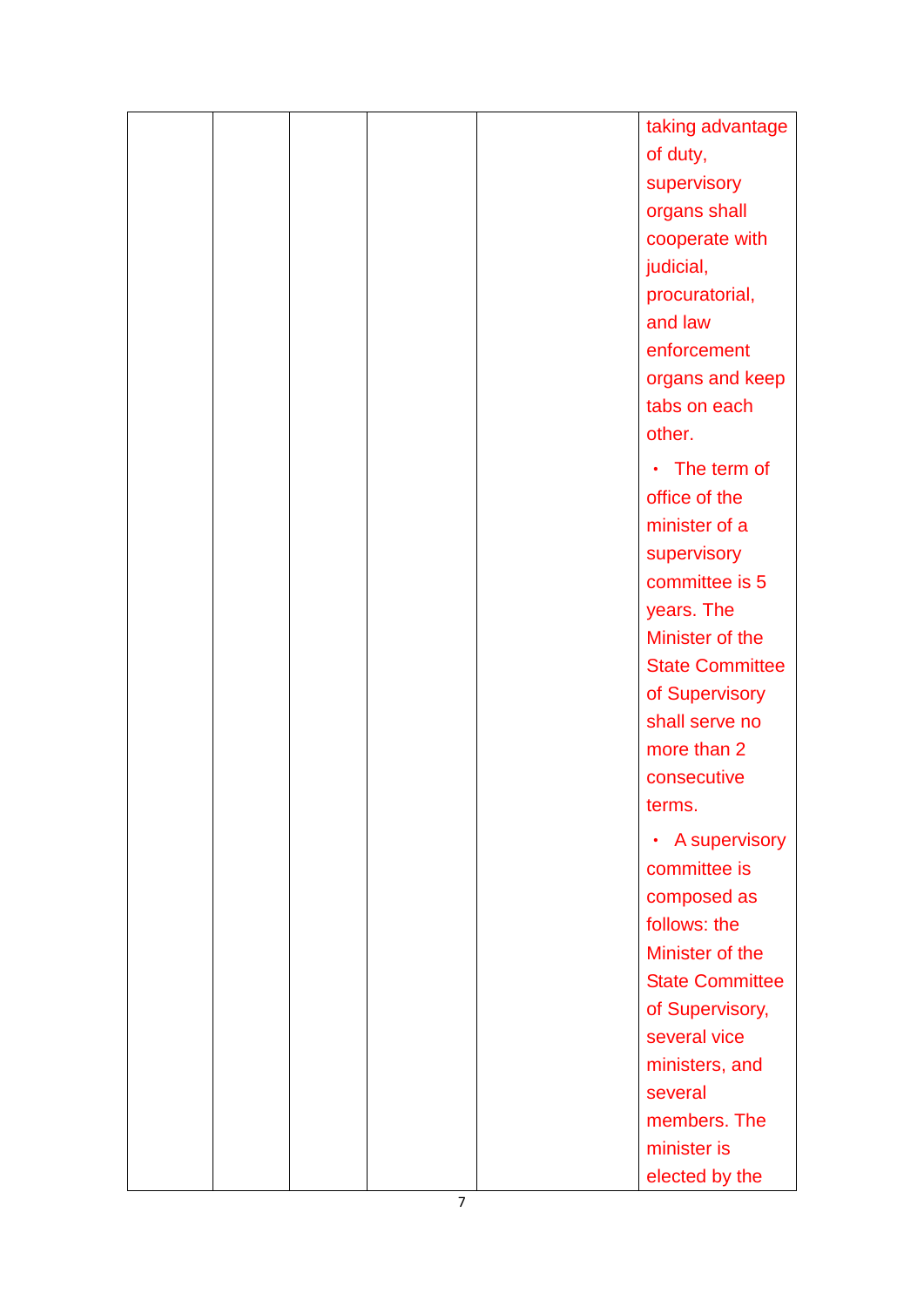|              |    |             |                   | <b>National</b>        |
|--------------|----|-------------|-------------------|------------------------|
|              |    |             |                   | People's               |
|              |    |             |                   | <b>Congress and</b>    |
|              |    |             |                   | vice-ministers         |
|              |    |             |                   | and members            |
|              |    |             |                   | are appointed by       |
|              |    |             |                   | the Standing           |
|              |    |             |                   | Committee of the       |
|              |    |             |                   | <b>National</b>        |
|              |    |             |                   | People's               |
|              |    |             |                   | Congress as            |
|              |    |             |                   | proposed by the        |
|              |    |             |                   | Minister of the        |
|              |    |             |                   | <b>State Committee</b> |
|              |    |             |                   | of Supervisory of      |
|              |    |             |                   | the PRC.               |
| $\mathbf{1}$ | 18 | Fig. $1.15$ | Barack Obama,     | Donald Trump,          |
|              |    |             | the President of  | the President of       |
|              |    |             | <b>US</b>         | <b>US</b>              |
| $\mathbf{1}$ | 19 | Summary     | 6. The Supreme    | 6. The Supreme         |
|              |    |             | People's Court is | People's Court is      |
|              |    |             | the highest       | the highest            |
|              |    |             | judicial organ in | judicial organ in      |
|              |    |             | China, while the  | China. The             |
|              |    |             | Supreme           | Supreme                |
|              |    |             | People's          | People's               |
|              |    |             | Procuratorate is  | Procuratorate is       |
|              |    |             | the highest       | the highest            |
|              |    |             | procuratorial     | procuratorial          |
|              |    |             | organ in China.   | organ in China.        |
|              |    |             |                   | <b>The State</b>       |
|              |    |             |                   | <b>Committee of</b>    |
|              |    |             |                   | <b>Supervisory is</b>  |
|              |    |             |                   | the highest            |
|              |    |             |                   | supervisory            |
|              |    |             |                   |                        |
|              |    |             |                   | organ in China.        |
| $\mathbf{1}$ | 19 | Glossary    |                   | Add:                   |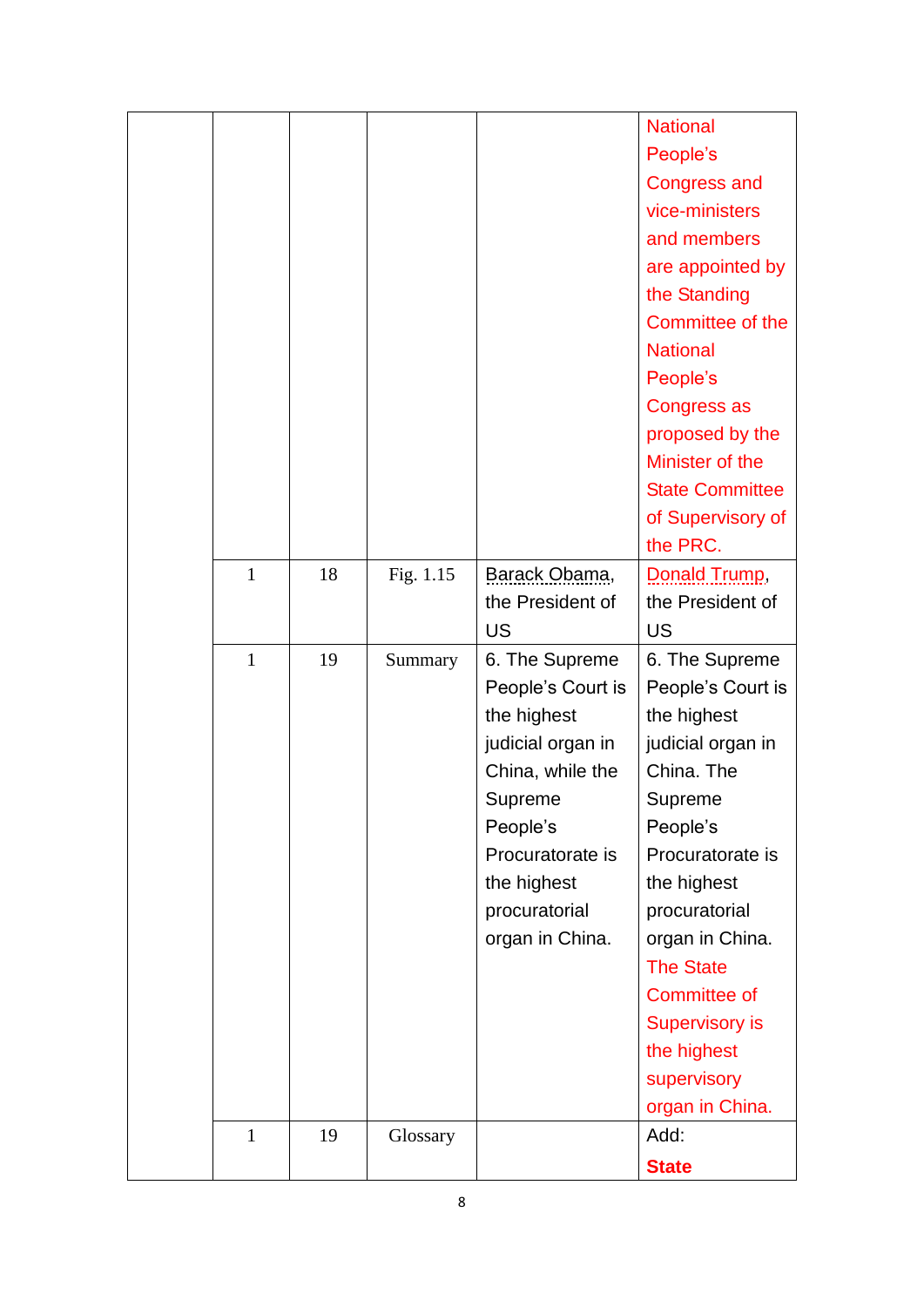|  |  | <b>Committee of</b>   |
|--|--|-----------------------|
|  |  | <b>Supervisory</b>    |
|  |  | <b>The State</b>      |
|  |  | <b>Committee of</b>   |
|  |  | <b>Supervisory of</b> |
|  |  | the PRC is the        |
|  |  | highest               |
|  |  | supervisory           |
|  |  | organ.                |
|  |  | <b>Supervisory</b>    |
|  |  | committees            |
|  |  | exercise judicial     |
|  |  | authority             |
|  |  | independently, in     |
|  |  | accordance with       |
|  |  | the law, and are      |
|  |  | not subject to        |
|  |  | interference from     |
|  |  | any                   |
|  |  | administrative        |
|  |  | institution, public   |
|  |  | organisation, or      |
|  |  | individual. When      |
|  |  | handling cases        |
|  |  | of illegal or         |
|  |  | criminal acts by      |
|  |  | taking advantage      |
|  |  | of duty,              |
|  |  | supervisory           |
|  |  | organs shall          |
|  |  | cooperate with        |
|  |  | judicial,             |
|  |  | procuratorial,        |
|  |  | and law               |
|  |  | enforcement           |
|  |  | organs and keep       |
|  |  | tabs on each          |
|  |  | other.                |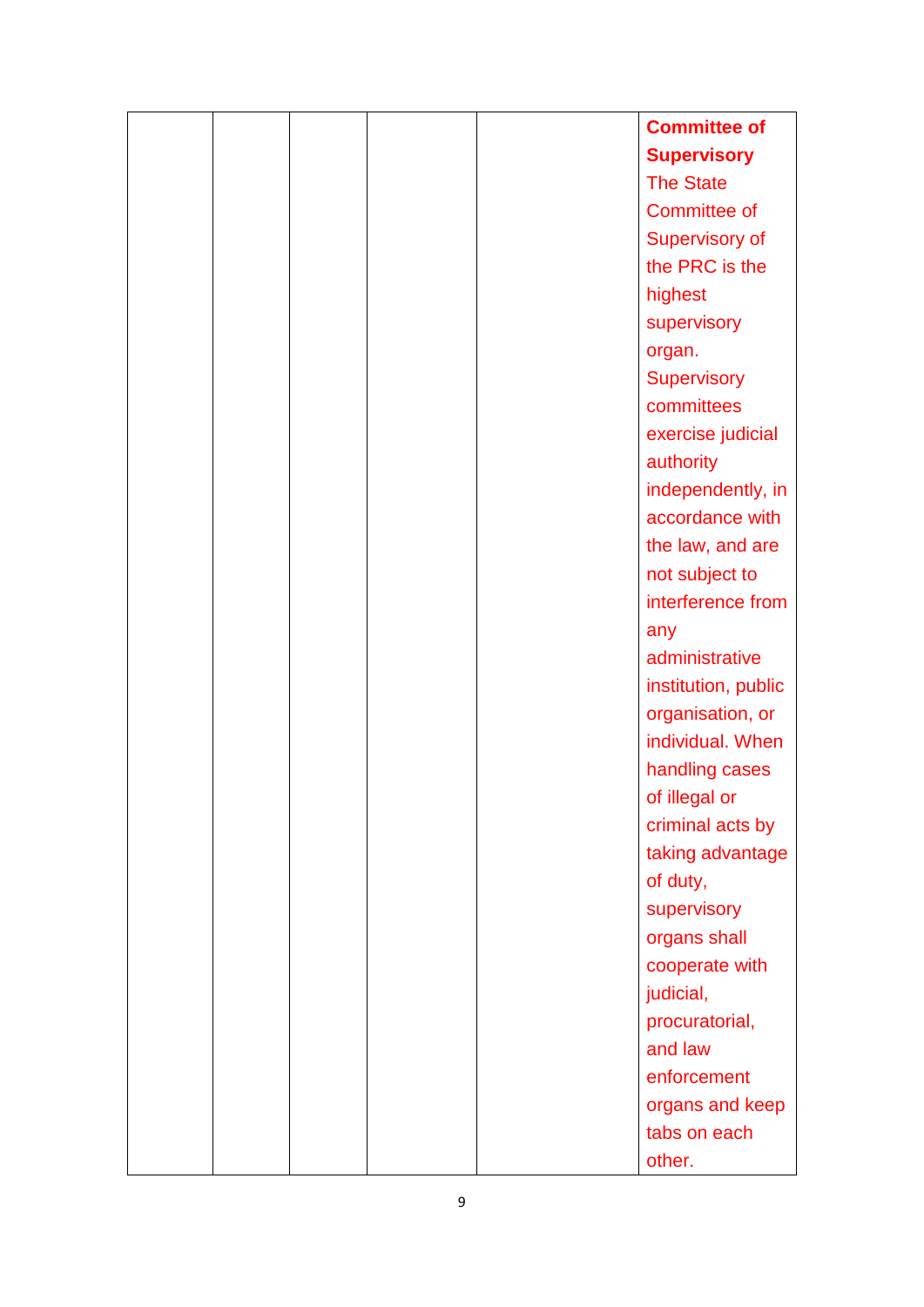| $\overline{2}$ | 22 | Learning   | 18th National           | <b>19th National</b>    |
|----------------|----|------------|-------------------------|-------------------------|
|                |    | Activity 2 | Congress of the         | Congress of the         |
|                |    | Source 1   | <b>Communist Party</b>  | Communist               |
|                |    |            | of China                | Party of China          |
|                |    |            | convened                | convened                |
|                |    |            | The 18th                | The 19th                |
|                |    |            | <b>National</b>         | <b>National</b>         |
|                |    |            | Congress of the         | Congress of the         |
|                |    |            | <b>Communist Party</b>  | Communist               |
|                |    |            | of China was            | Party of China          |
|                |    |            | convened in             | was convened in         |
|                |    |            | Beijing on 8 to 14      | Beijing on 18 to        |
|                |    |            | November 2012.          | 24 October              |
|                |    |            | During the              | 2017. During the        |
|                |    |            | congress, the           | congress, the           |
|                |    |            | 18th Central            | 19th Central            |
|                |    |            | Committee of the        | Committee of the        |
|                |    |            | <b>Communist Party</b>  | Communist               |
|                |    |            | of China and the        | Party of China          |
|                |    |            | <b>Central</b>          | and the Central         |
|                |    |            | Commission for          | Commission for          |
|                |    |            | Discipline              | Discipline              |
|                |    |            | Inspection of the       | Inspection of the       |
|                |    |            | <b>Communist Party</b>  | <b>Communist</b>        |
|                |    |            | of China were           | Party of China          |
|                |    |            | elected.                | were elected.           |
|                |    |            | On 15 November          | On 25 October,          |
|                |    |            | 2012, the 1st           | the 1st Plenary         |
|                |    |            | <b>Plenary Session</b>  | Session of the          |
|                |    |            | of the 18th             | 19th Central            |
|                |    |            | Central                 | Committee of the        |
|                |    |            | Committee of the        | Communist               |
|                |    |            | <b>Communist Party</b>  | Party of China          |
|                |    |            | of China elected        | elected the             |
|                |    |            | the committee           | committee               |
|                |    |            | members of the          | members of the          |
|                |    |            | <b>Political Bureau</b> | <b>Political Bureau</b> |
|                |    |            | of the Central          | of the Central          |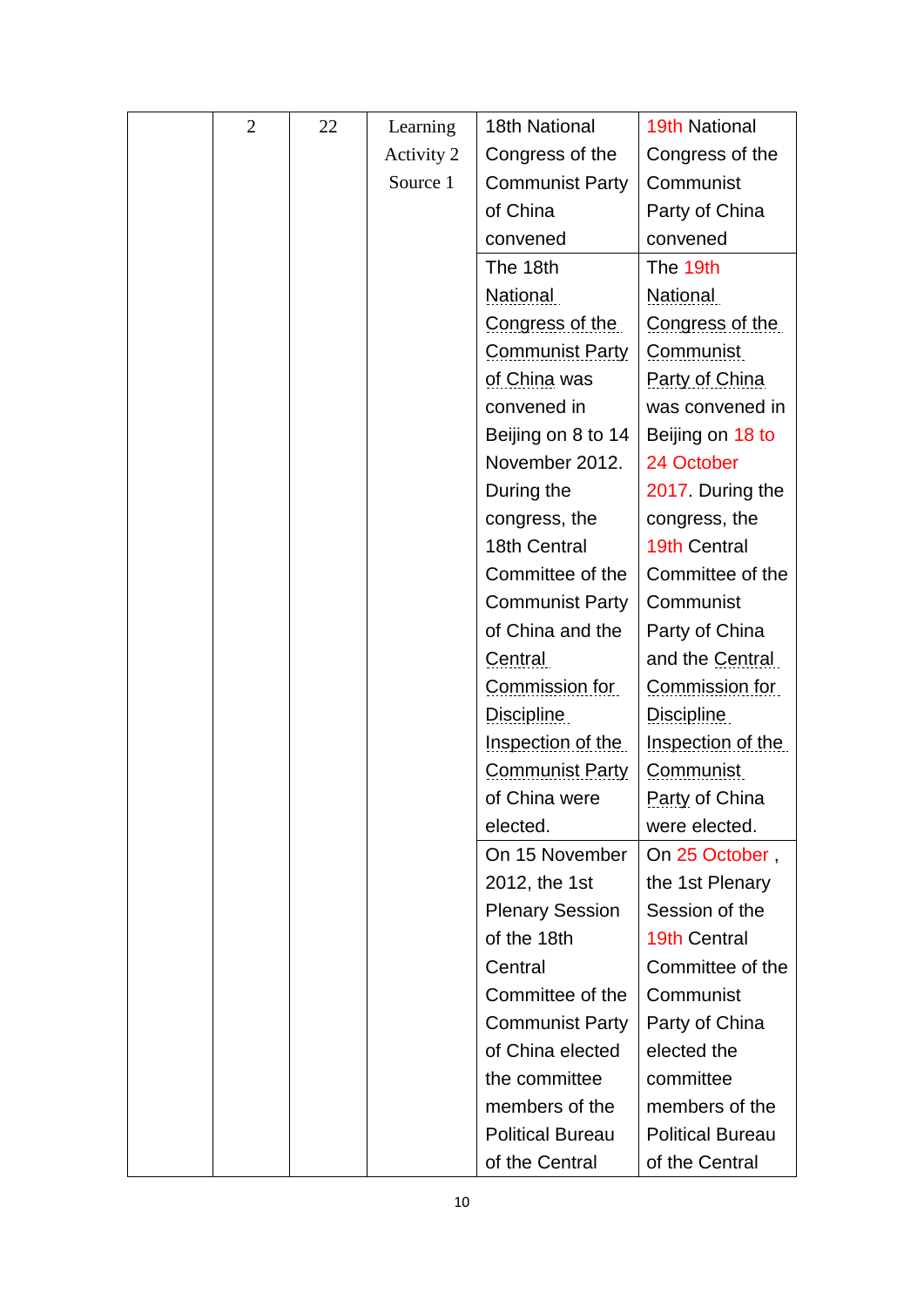|                |    |            | Committee of the       | Committee of the     |
|----------------|----|------------|------------------------|----------------------|
|                |    |            | <b>Communist Party</b> | Communist            |
|                |    |            | of China, the          | Party of China,      |
|                |    |            | committee              | the committee        |
|                |    |            | members of the         | members of the       |
|                |    |            | Standing               | Standing             |
|                |    |            | Committee of the       | Committee of the     |
|                |    |            | Political Bureau       | Political Bureau     |
|                |    |            | of the Central         | of the Central       |
|                |    |            | Committee of the       | Committee of the     |
|                |    |            | <b>Communist Party</b> | <b>Communist</b>     |
|                |    |            | of China, and the      | Party of China,      |
|                |    |            | General                | and the General      |
|                |    |            | Secretary of the       | Secretary of the     |
|                |    |            | Central                | Central              |
|                |    |            | Committee of the       | Committee of the     |
|                |    |            | <b>Communist Party</b> | <b>Communist</b>     |
|                |    |            | of China.              | Party of China.      |
| $\overline{2}$ | 23 | Learning   | The central            | The central          |
|                |    | Activity 2 | organisational         | organisational       |
|                |    | Source 2   | structure of the       | structure of the     |
|                |    |            | <b>Communist Party</b> | Communist            |
|                |    |            | of China (number       | Party of China       |
|                |    |            | of members in          | (number of           |
|                |    |            | various organs is      | members in           |
|                |    |            | based on the           | various organs is    |
|                |    |            | 18th National          | based on the         |
|                |    |            | Congress)              | <b>19th National</b> |
|                |    |            |                        | Congress)            |
|                |    |            | National               | National             |
|                |    |            | Congress of the        | Congress of the      |
|                |    |            | <b>CPC</b>             | <b>CPC</b>           |
|                |    |            | 2,325                  | 2,354                |
|                |    |            | Central                | Central              |
|                |    |            | Committee of the       | Committee of the     |
|                |    |            | <b>CPC</b>             | <b>CPC</b>           |
|                |    |            | 205                    | 204                  |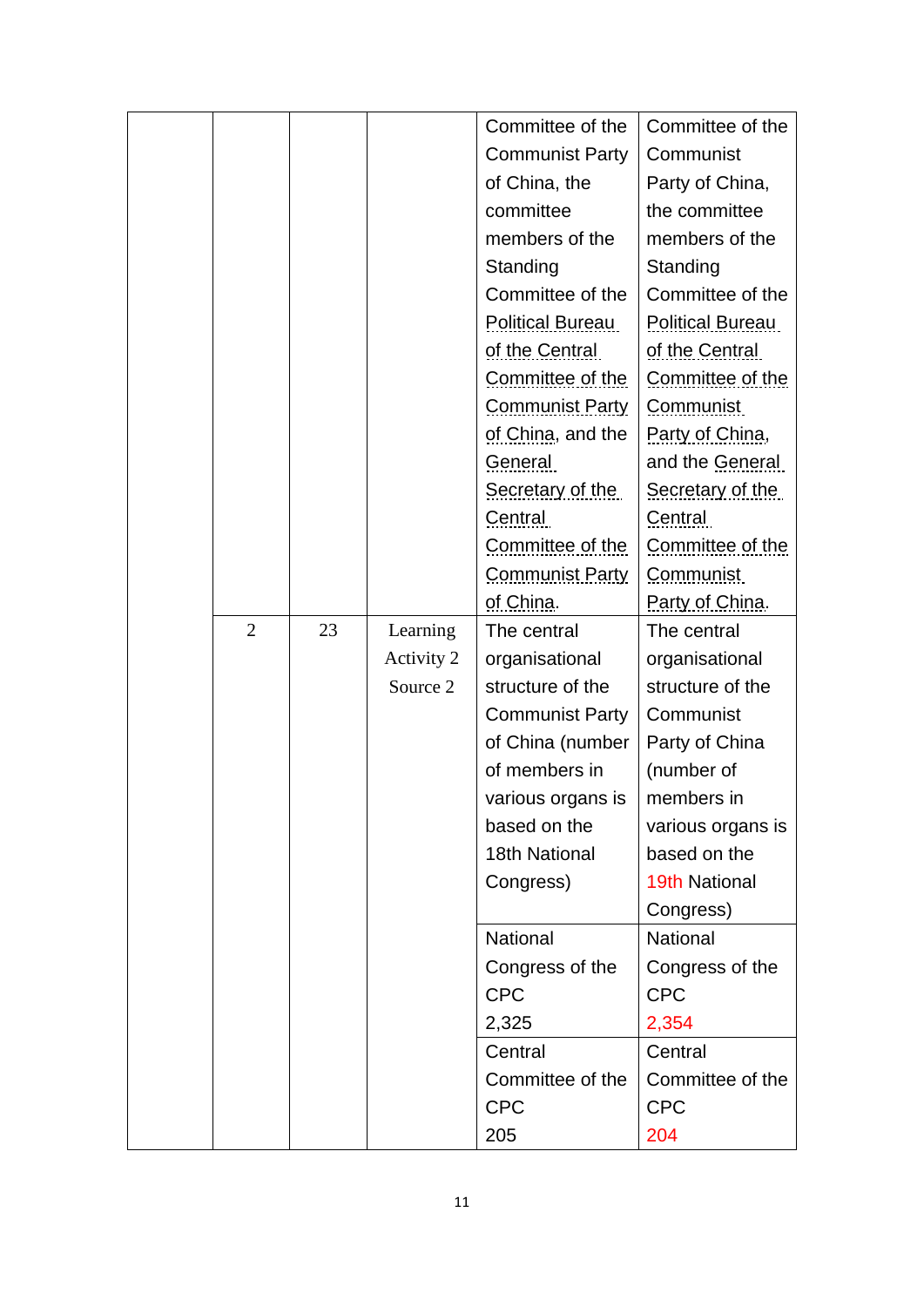|                |    |            | Central               | Central               |
|----------------|----|------------|-----------------------|-----------------------|
|                |    |            | Commission for        | Commission for        |
|                |    |            | <b>Discipline</b>     | <b>Discipline</b>     |
|                |    |            | Inspection of the     | Inspection of the     |
|                |    |            | <b>CPC</b>            | <b>CPC</b>            |
|                |    |            | 130                   | 133                   |
|                |    |            | Military              | Military              |
|                |    |            | Commission of         | Commission of         |
|                |    |            | the Central           | the Central           |
|                |    |            | Committee of the      | Committee of the      |
|                |    |            | <b>CPC</b>            | <b>CPC</b>            |
|                |    |            | 11                    | $\overline{7}$        |
| $\overline{2}$ | 28 | Learning   | The 12th              | The 13th              |
|                |    | Activity 4 | <b>National</b>       | National              |
|                |    | Source 1   | Committee of the      | Committee of the      |
|                |    |            | <b>CPPCC</b> has      | <b>CPPCC</b> has      |
|                |    |            | 2,237 committee       | 2,158 committee       |
|                |    |            | members in total.     | members in            |
|                |    |            | Among them,           | total. Among          |
|                |    |            | there were 893        | them, there were      |
|                |    |            | CPC members,          | <b>859 CPC</b>        |
|                |    |            | 380 members           | members, 380          |
|                |    |            | from the 8            | members from          |
|                |    |            | democratic            | the 8 democratic      |
|                |    |            | parties and 124       | parties and 124       |
|                |    |            | representatives       | representatives       |
|                |    |            | from the HKSAR.       | from the              |
|                |    |            |                       | HKSAR.                |
| $\overline{2}$ | 28 | Learning   | The following are     | The following are     |
|                |    | Activity 4 | the issues which      | the issues which      |
|                |    | Source 3   | some mainland         | some mainland         |
|                |    |            | members of the        | members of the        |
|                |    |            | <b>CPPCC National</b> | <b>CPPCC National</b> |
|                |    |            | Committee             | Committee             |
|                |    |            | concerned about       | concerned about       |
|                |    |            | and the               | and the               |
|                |    |            | suggestions they      | suggestions they      |
|                |    |            | provided in 2013:     | provided in           |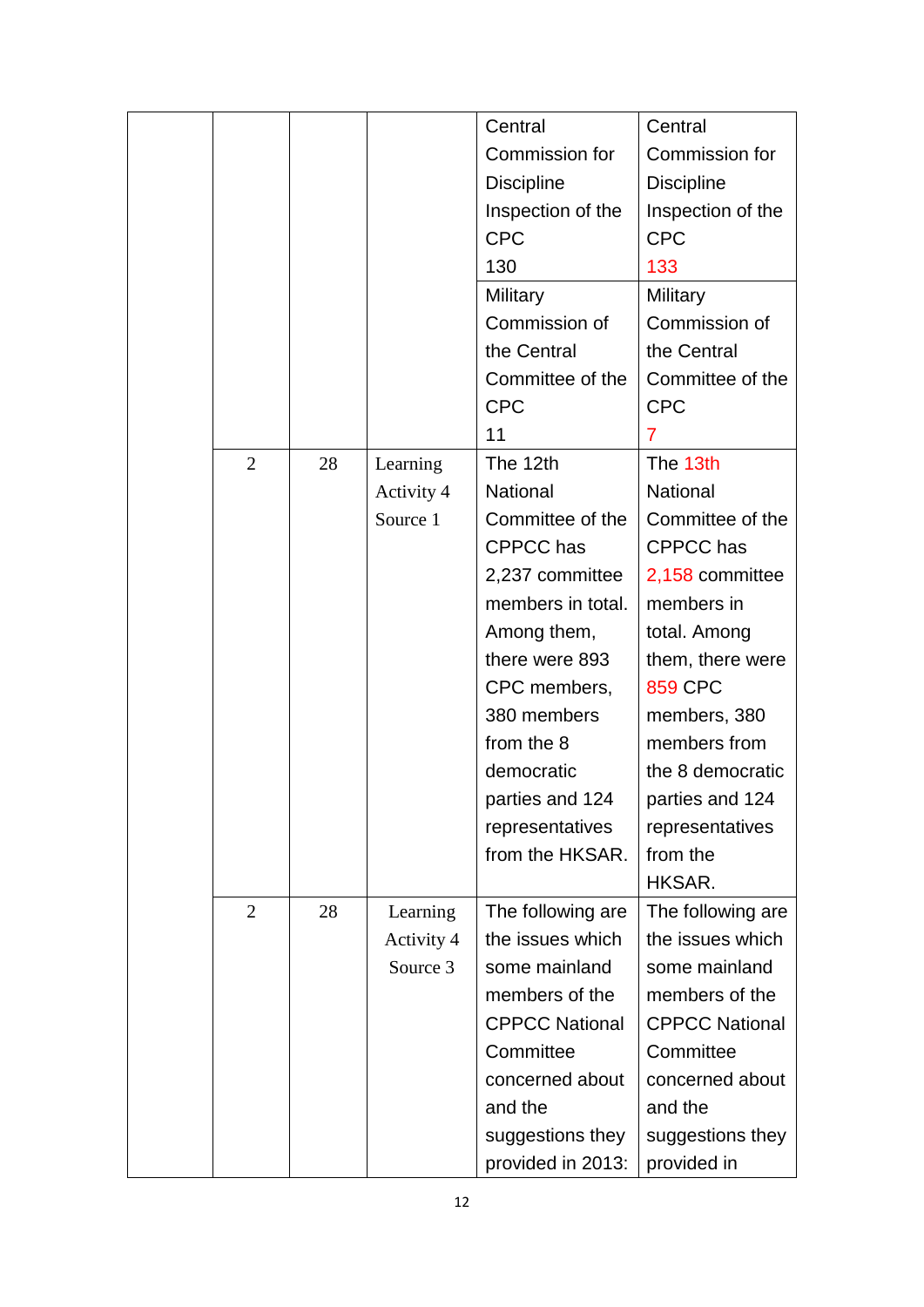|  |  | 0 | An urgent          | 2018:     |                   |
|--|--|---|--------------------|-----------|-------------------|
|  |  |   | appeal from        | $\bullet$ | An appeal         |
|  |  |   | 31 CPPCC           |           | from              |
|  |  |   | National           |           | <b>CPPCC</b>      |
|  |  |   | Committee          |           | National          |
|  |  |   | members:           |           | Committee         |
|  |  |   | Introducing        |           | member            |
|  |  |   | measures           |           | <b>Chen</b>       |
|  |  |   | against            |           | Xingying:         |
|  |  |   | violent            |           | Enhancing         |
|  |  |   | incidents in       |           | the quality       |
|  |  |   | hospitals (5       |           | of education      |
|  |  |   | November           |           | in primary        |
|  |  |   | 2013)              |           | and               |
|  |  |   |                    |           | secondary         |
|  |  |   | An appeal          |           | schools (9        |
|  |  |   | from CPPCC         |           | <b>July 2018)</b> |
|  |  |   | National           |           |                   |
|  |  |   | Committee          | $\bullet$ | An appeal         |
|  |  |   | member             |           | from              |
|  |  |   | Zheng              |           | <b>CPPCC</b>      |
|  |  |   | Xiaoyan:           |           | <b>National</b>   |
|  |  |   | Establishing       |           | <b>Committee</b>  |
|  |  |   | the                |           | member            |
|  |  |   | 'Empty-nest        |           | Huang             |
|  |  |   | Children'          |           | Lanfa:            |
|  |  |   | <b>Care Centre</b> |           | Improving         |
|  |  |   | (12 October        |           | the issue of      |
|  |  |   | 2013)              |           | taxation in       |
|  |  |   |                    |           | different         |
|  |  |   |                    |           | regions of        |
|  |  |   |                    |           | Guangdong-        |
|  |  |   |                    |           | Hong              |
|  |  |   |                    |           | Kong-Maca         |
|  |  |   |                    |           | o Greater         |
|  |  |   |                    |           | <b>Bay Area</b>   |
|  |  |   |                    |           | (30)              |
|  |  |   |                    |           | November          |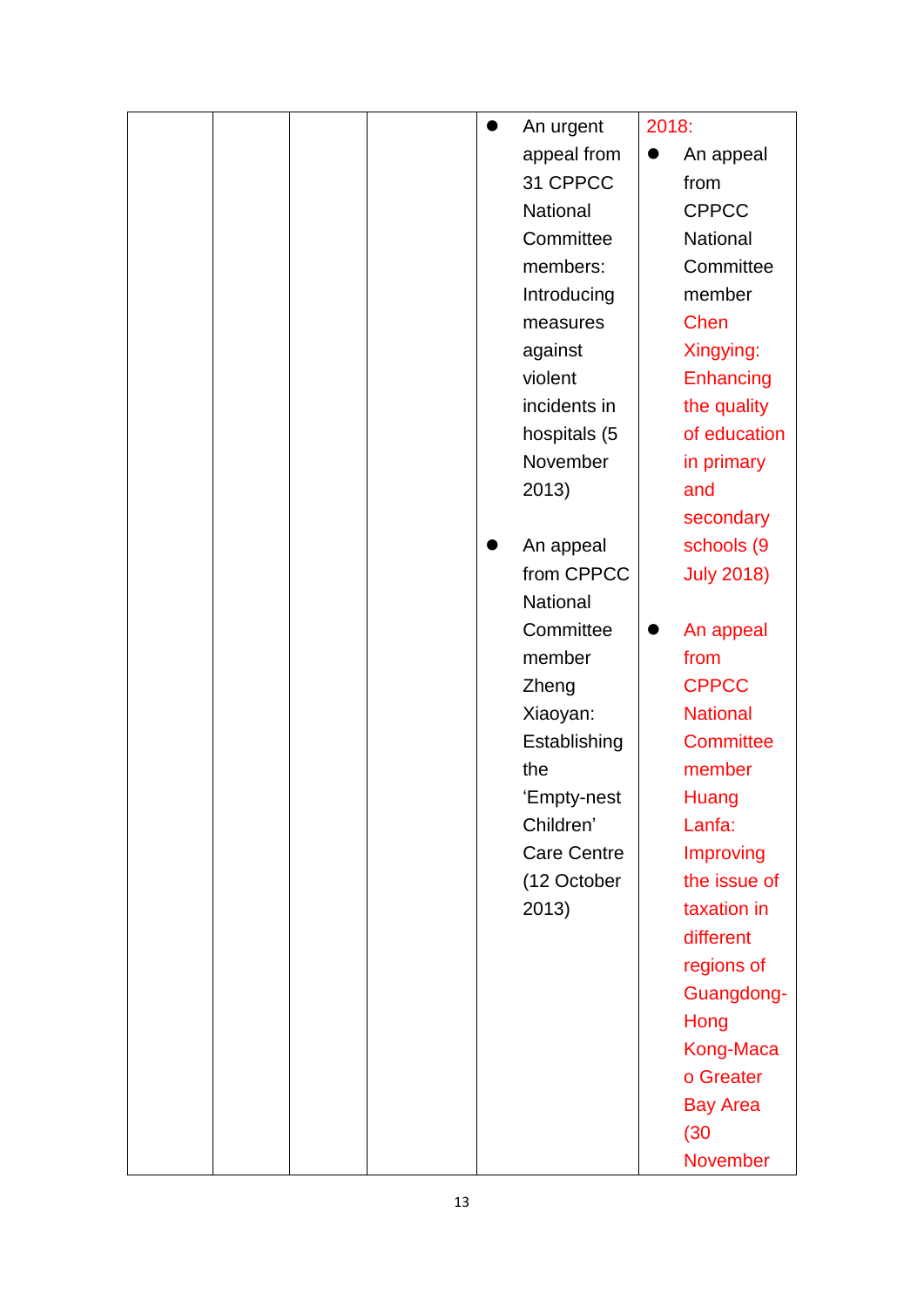|                |    |             |                    | 2018)              |
|----------------|----|-------------|--------------------|--------------------|
|                |    |             |                    |                    |
|                |    |             |                    |                    |
|                |    |             |                    |                    |
|                |    |             |                    |                    |
| $\overline{2}$ | 29 | Learning    | Woo Kwong          | Lam Kin Ngok,      |
|                |    | Activity 4  | Ching, member      | member of          |
|                |    | Source 4    | of Standing        | Standing           |
|                |    |             | Committee          | Committee          |
|                |    |             | I suggest that we  | I suggest          |
|                |    |             | build Hong Kong    | promoting the      |
|                |    |             | into the 'aircraft | idea of tourism    |
|                |    |             | carrier' of        | integration in     |
|                |    |             | Renminbi (RMB)     | Guangdong-Hon      |
|                |    |             | offshore           | g Kong-Macao       |
|                |    |             | business centre    | <b>Greater Bay</b> |
|                |    |             | in the world,      | Area in order to   |
|                |    |             | enhancing the      | shape Hong         |
|                |    |             | circulation of     | Kong into a        |
|                |    |             | RMB in Hong        | starting point of  |
|                |    |             | Kong.              | 'Multi-destination |
|                |    |             |                    | travel' and to     |
|                |    |             |                    | improve the        |
|                |    |             |                    | cooperation on     |
|                |    |             |                    | cruise travel.     |
|                |    |             |                    | These are to       |
|                |    |             |                    | make good use      |
|                |    |             |                    | of the role of     |
|                |    |             |                    | Hong Kong as a     |
|                |    |             |                    | central part of    |
|                |    |             |                    | cruise travel in   |
|                |    |             |                    | the Greater Bay    |
|                |    |             |                    | Area.              |
|                |    | Learning    | →「人員組成」→           | →「政協新聞」→           |
|                |    | Activity 4  | 「委員」               | 「人事任免」→中           |
|                |    | More        |                    | 國人民政治協商            |
|                |    | Information |                    | 會議第十三屆全            |
|                |    |             |                    | 國委員會委員名            |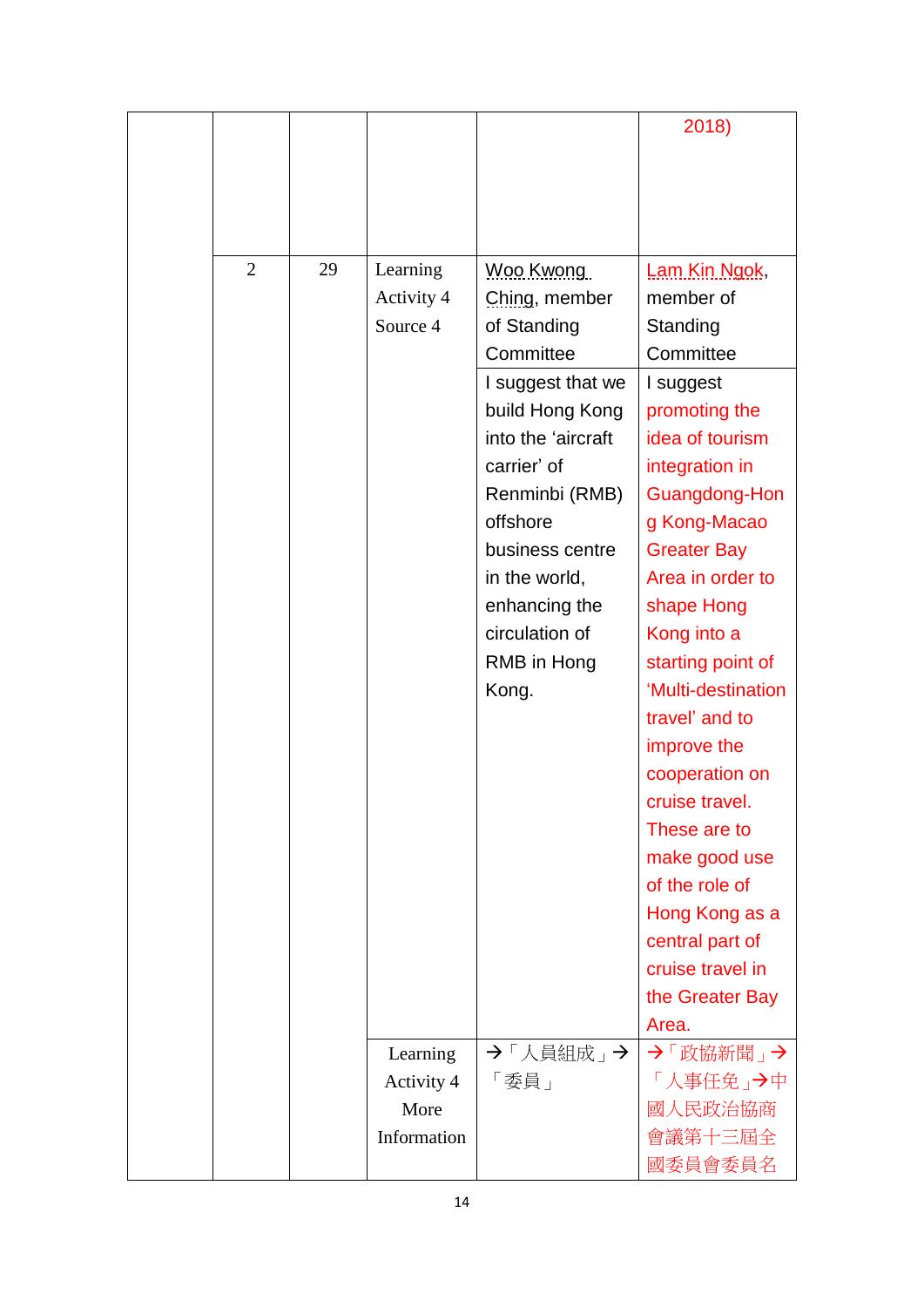|  |  |                    | 單                 |
|--|--|--------------------|-------------------|
|  |  |                    |                   |
|  |  |                    |                   |
|  |  | In March 2013,     | In March 2018,    |
|  |  | 16 HKSAR           | <b>18 HKSAR</b>   |
|  |  | members of the     | members of the    |
|  |  | National           | <b>National</b>   |
|  |  | Committee of the   | Committee of the  |
|  |  | <b>CPPCC</b> were  | <b>CPPCC</b> were |
|  |  | elected as         | elected as        |
|  |  | standing           | standing          |
|  |  | committee          | committee         |
|  |  | members. 10 of     | members, 8 of     |
|  |  | them served a      | them served a     |
|  |  | consecutive        | consecutive       |
|  |  | term, and the      | term, and the     |
|  |  | other 6 are new    | other 10 are new  |
|  |  | committee          | committee         |
|  |  | members. These     | members. These    |
|  |  | 16 standing        | 18 standing       |
|  |  | committee          | committee         |
|  |  | members are        | members are       |
|  |  | former senior      | former senior     |
|  |  | government         | government        |
|  |  | officials,         | officials,        |
|  |  | business leaders,  | business          |
|  |  | professional       | leaders,          |
|  |  | elites and society | professional      |
|  |  | leaders. Search    | elites and        |
|  |  | the Internet to    | society leaders.  |
|  |  | find out the       | Search the        |
|  |  | names, identities  | Internet to find  |
|  |  | and related        | out the names,    |
|  |  | information of the | identities and    |
|  |  | 16 HKSAR           | related           |
|  |  | standing           | information of    |
|  |  | committee          | the 18 HKSAR      |
|  |  | members of the     | standing          |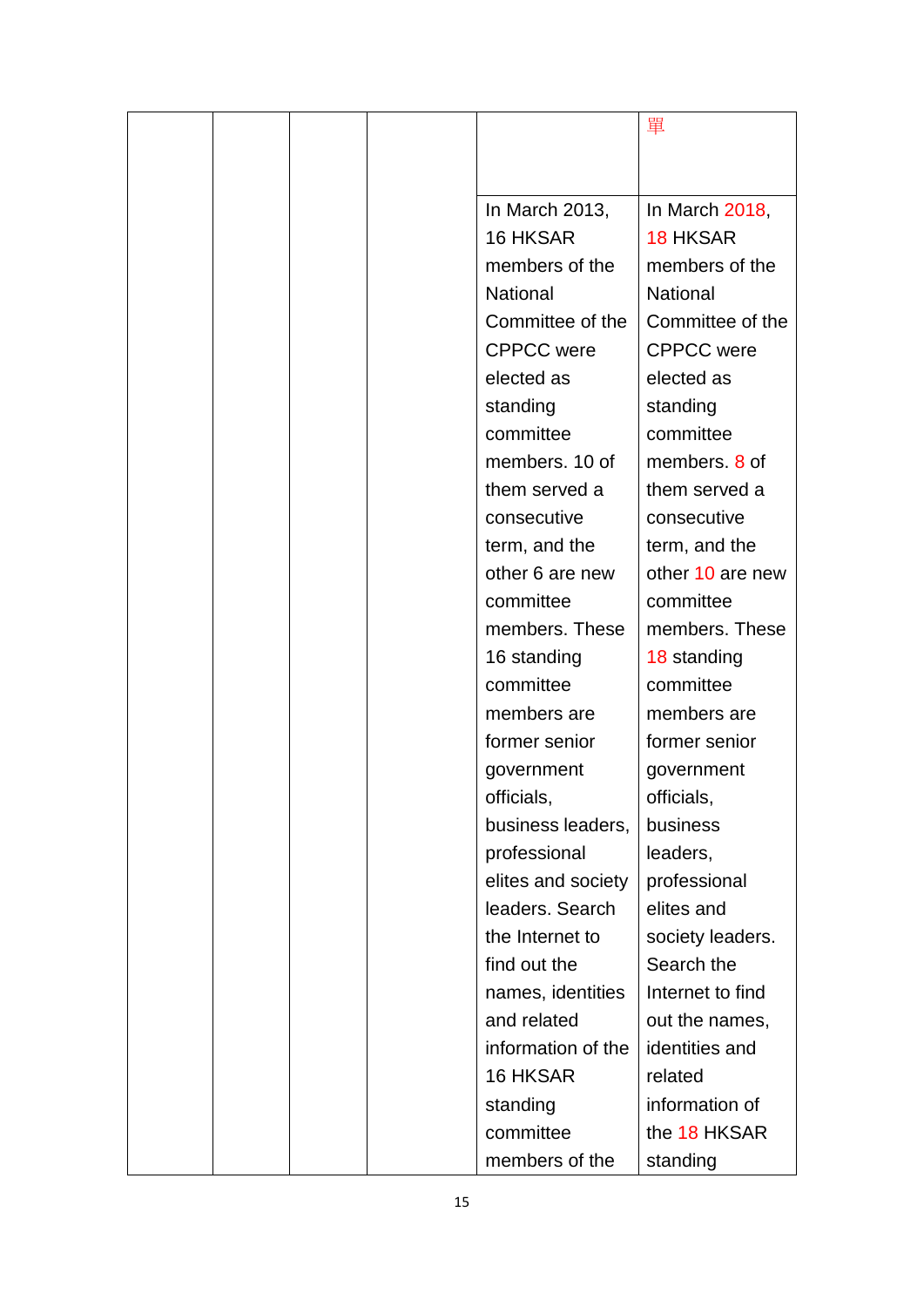|                |    |          | National           | committee               |
|----------------|----|----------|--------------------|-------------------------|
|                |    |          | Committee of the   | members of the          |
|                |    |          | CPPCC.             | <b>National</b>         |
|                |    |          |                    | Committee of the        |
|                |    |          |                    | CPPCC.                  |
| $\overline{2}$ | 30 | Focus of | At the end of      | At the end of           |
|                |    | Learning | 2012, the CPC      | 2017, the CPC           |
|                |    |          | had around 85      | had more than           |
|                |    |          | million members    | 89.5 million            |
|                |    |          | across the         | members across          |
|                |    |          | country and was    | the country and         |
|                |    |          | the largest        | was the largest         |
|                |    |          | political          | political               |
|                |    |          | organisation not   | organisation not        |
|                |    |          | only in Asia, but  | only in Asia, but       |
|                |    |          | also the world.    | also the world.         |
| $\overline{2}$ | 31 | 2.1      | The central        | The central             |
|                |    |          | organs of the      | organs of the           |
|                |    |          | 18th Communist     | 19th Communist          |
|                |    |          | Party of China     | Party of China          |
|                |    |          | include the        | include the             |
|                |    |          | National           | <b>National</b>         |
|                |    |          | Congress of the    | Congress of the         |
|                |    |          | CPC, the Central   | CPC, the Central        |
|                |    |          | Committee of the   | Committee of the        |
|                |    |          | CPC, the           | CPC, the                |
|                |    |          | General            | General                 |
|                |    |          | Secretary of the   | Secretary of the        |
|                |    |          | Central            | Central                 |
|                |    |          | Committee of the   | Committee of the        |
|                |    |          | CPC, the Political | CPC, the                |
|                |    |          | Bureau of the      | <b>Political Bureau</b> |
|                |    |          | Central            | of the Central          |
|                |    |          | Committee of the   | Committee of the        |
|                |    |          | CPC, the Military  | CPC, the Military       |
|                |    |          | Commission of      | Commission of           |
|                |    |          | the Central        | the Central             |
|                |    |          | Committee of the   | Committee of the        |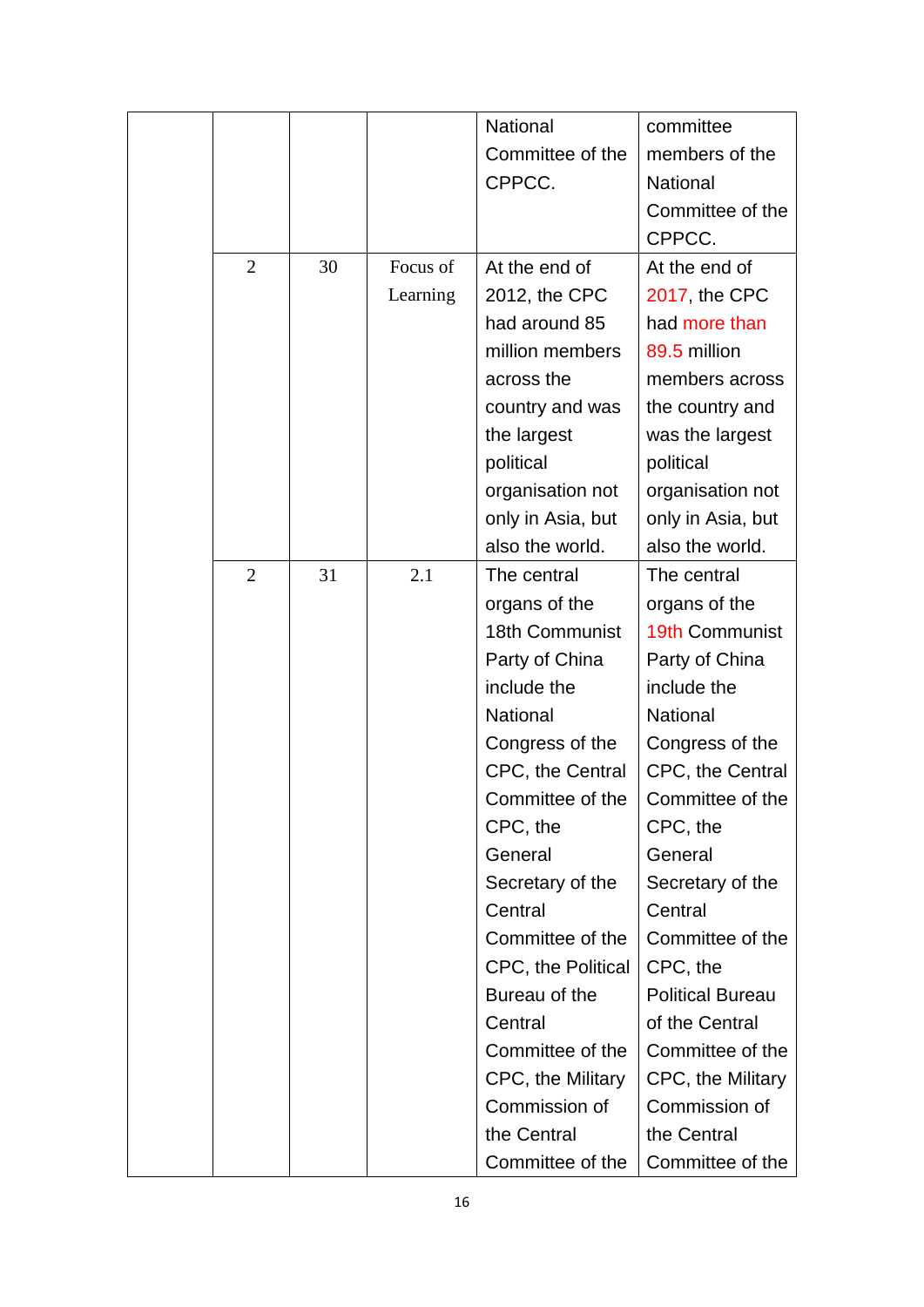|                |    |           | CPC, the Central       | CPC, the Central   |
|----------------|----|-----------|------------------------|--------------------|
|                |    |           | Commission for         | Commission for     |
|                |    |           | <b>Discipline</b>      | <b>Discipline</b>  |
|                |    |           | Inspection of the      | Inspection of the  |
|                |    |           | CPC and the            | CPC and the        |
|                |    |           | Secretariat of the     | Secretariat of the |
|                |    |           | Central                | Central            |
|                |    |           | Committee of the       | Committee of the   |
|                |    |           | CPC.                   | CPC.               |
|                |    |           | Table 2.1              | Table 2.1          |
|                |    |           | Structure of the       | Structure of the   |
|                |    |           | central organs of      | central organs of  |
|                |    |           | the 18th CPC           | the 19th CPC       |
| 2              | 33 | Challenge | Go to News of          | Go to the link     |
|                |    |           | the Communist          | below and find     |
|                |    |           | Party of China.        | out more about     |
|                |    |           | Browse the Top         | the Top            |
|                |    |           | leadership             | leadership of the  |
|                |    |           | column on the          | CPC.               |
|                |    |           | right of the           |                    |
|                |    |           | webpage and            |                    |
|                |    |           | write the              |                    |
|                |    |           | appropriate            |                    |
|                |    |           | names of people        |                    |
|                |    |           | on the lines           |                    |
|                |    |           | below.                 |                    |
|                |    |           | http://english.cpc     | http://las.mpep.c  |
|                |    |           | .people.com.cn         | om.hk/25/cpc/en    |
|                |    |           |                        |                    |
| $\overline{2}$ | 36 | Glossary  | <b>Communist Party</b> | Communist          |
|                |    |           | of China (CPC)         | Party of China     |
|                |    |           | was founded in         | (CPC) was          |
|                |    |           | July 1921 and is       | founded in July    |
|                |    |           | the only ruling        | 1921 and is the    |
|                |    |           | party in China. At     | only ruling party  |
|                |    |           | the end of 2012,       | in China. At the   |
|                |    |           | the CPC had            | end of 2017, the   |
|                |    |           | around 85 million      | CPC had more       |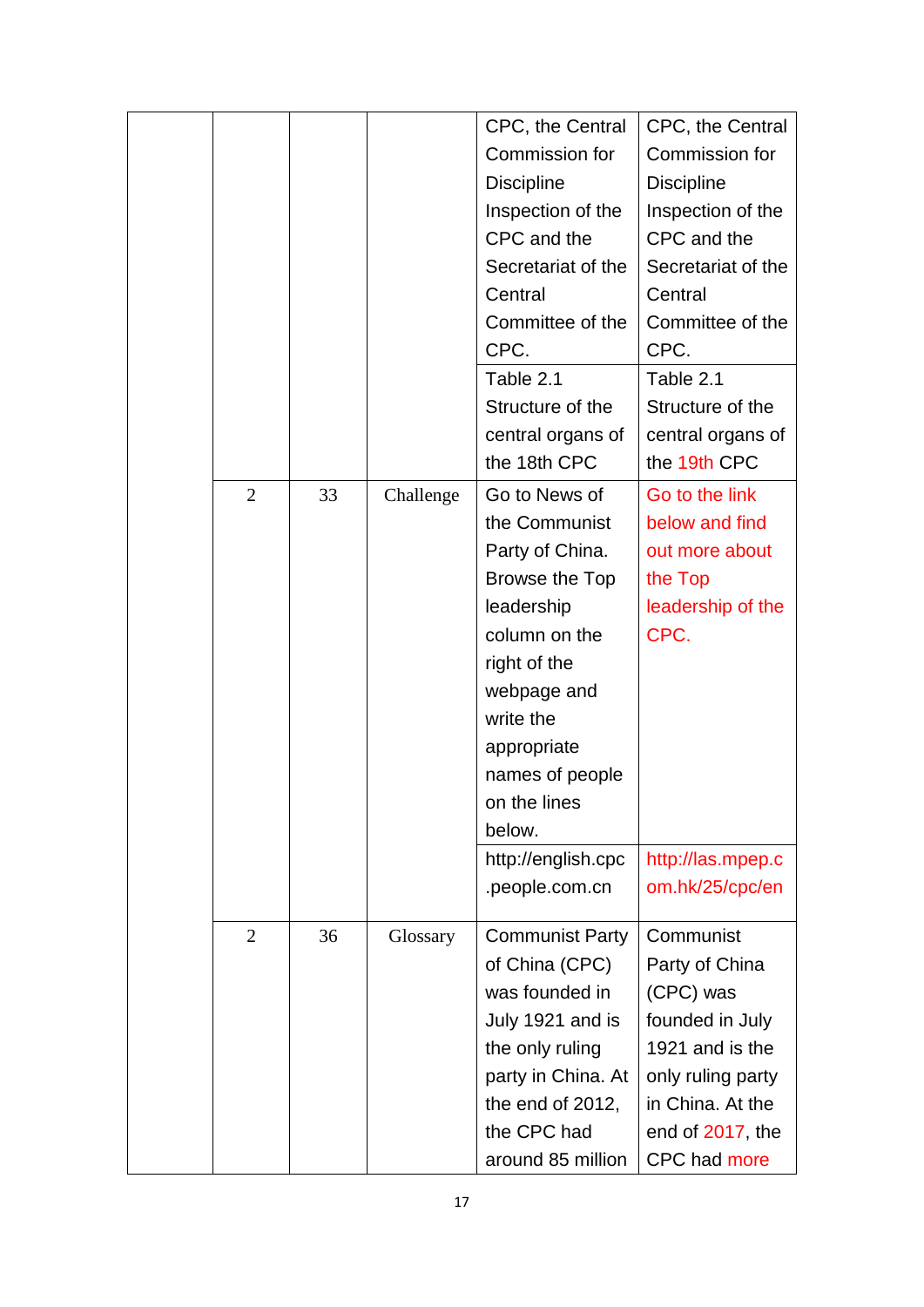|  | members across         | than 89.5 million  |
|--|------------------------|--------------------|
|  | the country,           | members across     |
|  | making it the          | the country,       |
|  | largest political      | making it the      |
|  | organisation in        | largest political  |
|  | the world.             | organisation in    |
|  |                        | the world.         |
|  | 'Five-Year Plan'       | 'Five-Year Plan'   |
|  | refers to a policy     | refers to a policy |
|  | agenda                 | agenda             |
|  | implemented by         | implemented by     |
|  | the Chinese            | the Chinese        |
|  | Government to          | Government to      |
|  | promote state          | promote state      |
|  | establishment          | establishment      |
|  | and                    | and                |
|  | development.           | development.       |
|  | The 1st                | The 1st            |
|  | Five-Year Plan         | Five-Year Plan     |
|  | was introduced in      | was introduced     |
|  | 1953, and the          | in 1953, and the   |
|  | 12th Five-Year         | 13th Five-Year     |
|  | Plan is currently      | Plan is currently  |
|  | being                  | being              |
|  | implemented.           | implemented.       |
|  | <b>National</b>        | <b>National</b>    |
|  | Congress of the        | Congress of the    |
|  | <b>Communist Party</b> | Communist          |
|  | of China is the        | Party of China is  |
|  | highest organ of       | the highest        |
|  | leadership of the      | organ of           |
|  | CPC. In the 18th       | leadership of the  |
|  | National               | CPC. In the 19th   |
|  | Congress of the        | National           |
|  | CPC, there were        | Congress of the    |
|  | 2,325 deputies,        | CPC, there were    |
|  | representing all       | 2,354 deputies,    |
|  | the party              | representing all   |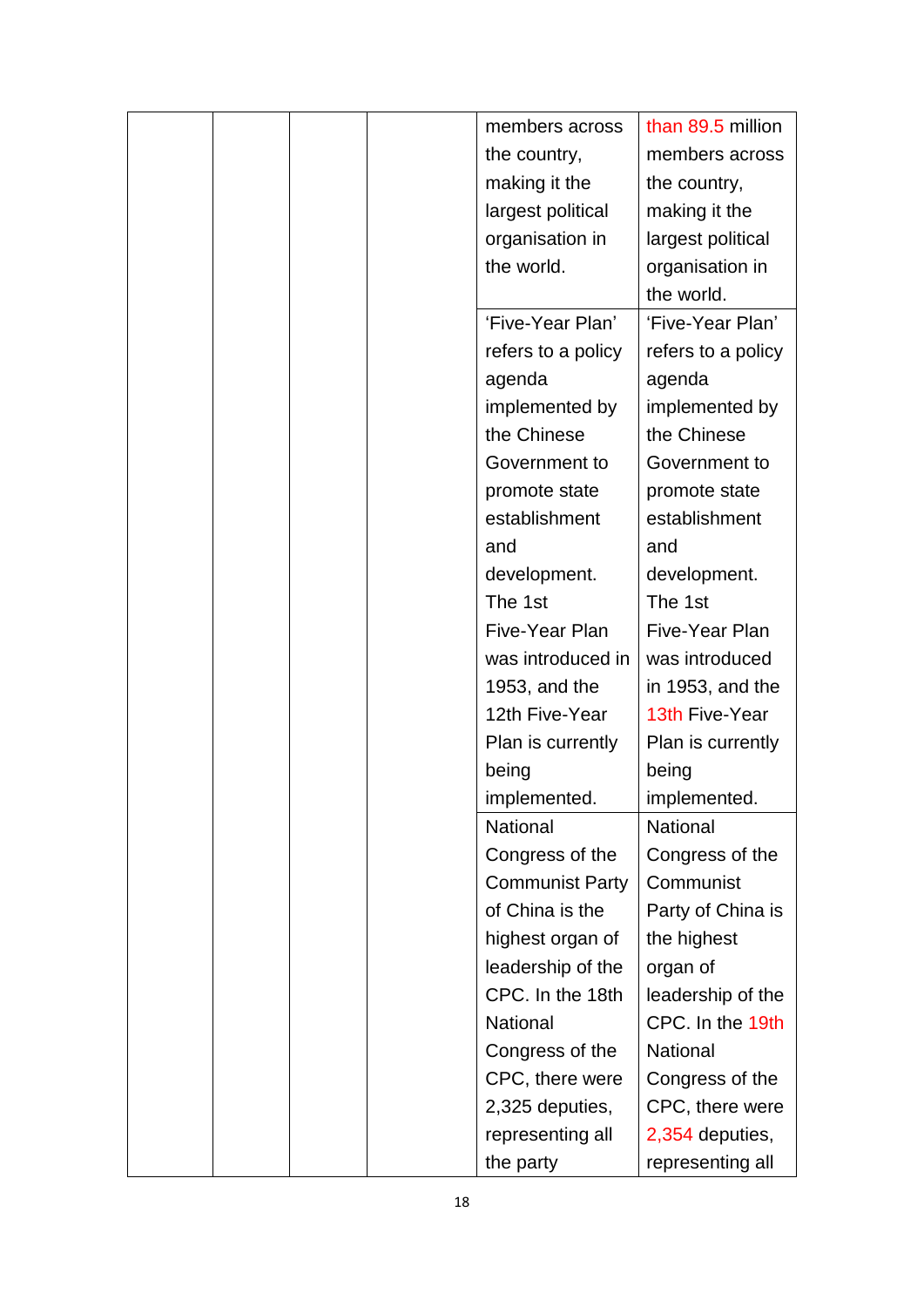|   |    |             | members.               | the party             |
|---|----|-------------|------------------------|-----------------------|
|   |    |             |                        | members.              |
|   |    |             |                        |                       |
|   |    |             | Central                | Central               |
|   |    |             | Committee of the       | Committee of the      |
|   |    |             | <b>Communist Party</b> | Communist             |
|   |    |             | of China is            | Party of China is     |
|   |    |             | elected by the         | elected by the        |
|   |    |             | National               | National              |
|   |    |             | Congress of the        | Congress of the       |
|   |    |             | CPC. In the 18th       | CPC. In the 19th      |
|   |    |             | Central                | Central               |
|   |    |             | Committee of the       | Committee of the      |
|   |    |             | CPC, there were        | CPC, there were       |
|   |    |             | 205 committee          | 204 committee         |
|   |    |             | members.               | members.              |
| 3 | 43 | More        | 最高人民檢察院                | 最高人民檢察院               |
|   |    | Information | 舉報中心                   | 舉報中心                  |
|   |    |             | http://www.12309       | https://jubao.123     |
|   |    |             |                        | 09.gov.cn             |
|   |    |             | .gov.cn                |                       |
|   |    |             | 中共中央紀律檢                | 中共中央紀律檢               |
|   |    |             | 查委員會、中華人               | 查委員會、中華人              |
|   |    |             | 民共和國監察部                | 民共和國 <mark>國家監</mark> |
|   |    |             | 舉報網站                   | 察委員會舉報網               |
|   |    |             | http://www.12388       | 站                     |
|   |    |             | .gov.cn                | https://www.123       |
|   |    |             |                        | 88.gov.cn             |
|   | 49 | Word Easy   | B                      | B                     |
|   |    |             | <b>Barack Obama</b>    | Barack Obama          |
|   |    |             | 巴拉克·奥巴馬                | <del>巴拉克 • 奧巴馬</del>  |
|   |    |             |                        | Add:                  |
|   |    |             |                        | D                     |
|   |    |             |                        | <b>Donald Trump</b>   |
|   |    |             |                        | 特朗普                   |
|   |    |             | F                      | F                     |
|   |    |             | Fan Hsu Lai Tai        | Fan Hsu Lai Tai-      |
|   |    |             | 范徐麗泰                   | <del>范徐麗泰</del>       |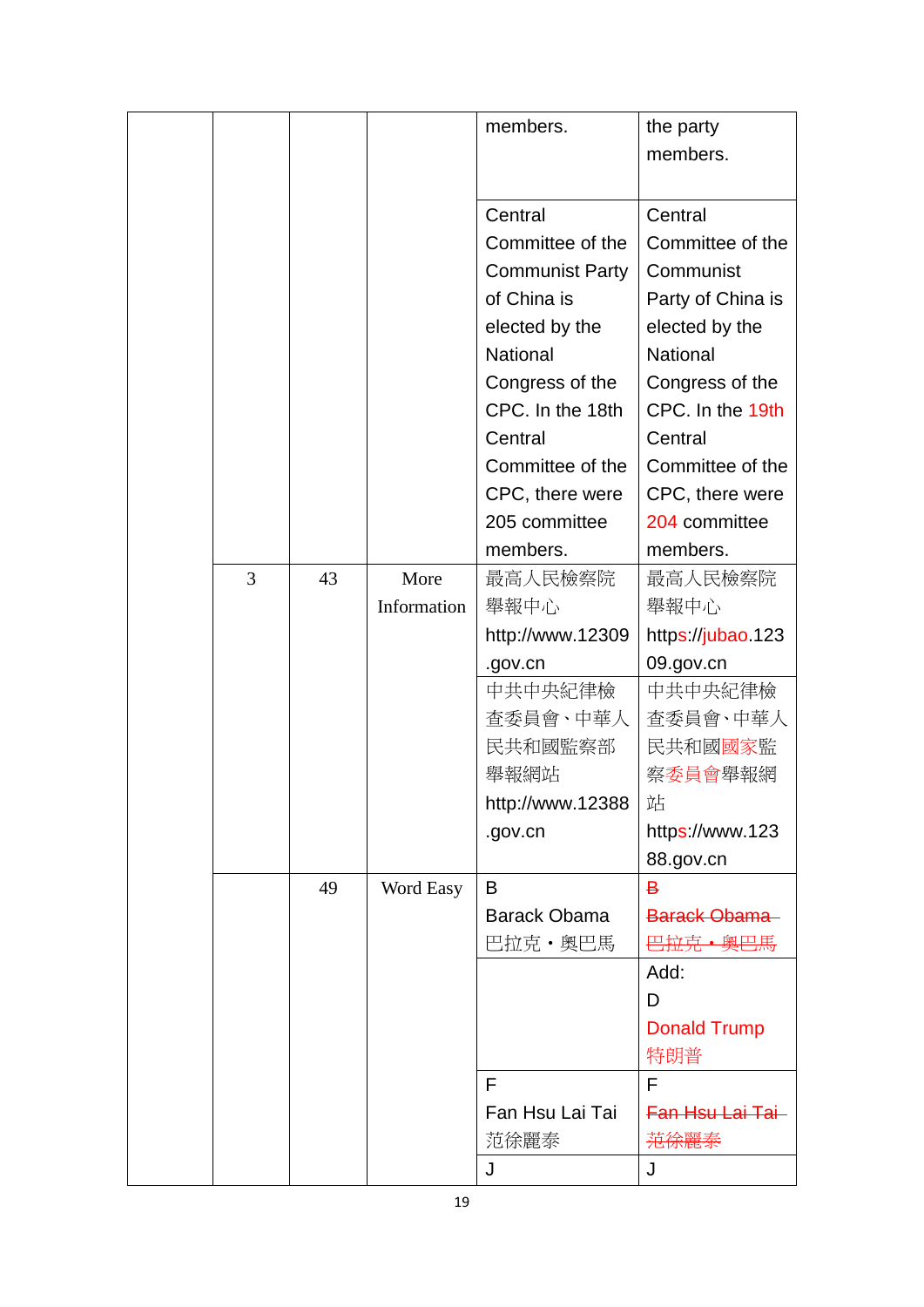|  |    |           | Joe Biden 喬 • 拜      | Joe Biden 喬·拜          |
|--|----|-----------|----------------------|------------------------|
|  |    |           | 登                    | 登                      |
|  |    |           |                      | Add:                   |
|  |    |           |                      | L                      |
|  |    |           |                      | Lam Kin Ngok           |
|  |    |           |                      | 林建岳                    |
|  |    |           |                      |                        |
|  |    |           |                      | Li Zhanshu 栗戰          |
|  |    |           |                      | 書                      |
|  | 50 | Word Easy |                      | Add:                   |
|  |    |           |                      | S                      |
|  |    |           |                      | <b>State Committee</b> |
|  |    |           |                      |                        |
|  |    |           |                      | of Supervisory         |
|  |    |           |                      | 國家監察委員會<br>T           |
|  |    |           |                      |                        |
|  |    |           |                      | <b>Tam Yiu Chung</b>   |
|  |    |           |                      | 譚耀宗                    |
|  | 51 | Word Easy |                      | Add:                   |
|  |    |           |                      | $\vee$                 |
|  |    |           |                      | Vladimir Putin 弗       |
|  |    |           |                      | 拉基米爾·普京                |
|  |    |           | W                    | W                      |
|  |    |           | Woo Kwong            | Woo Kwong              |
|  |    |           | Ching 吳光正            | Ching 吴光正              |
|  |    |           | Z                    | Z                      |
|  |    |           | <b>Zhang Dejiang</b> | <b>Zhang Dejiang</b>   |
|  |    |           | 張德江                  | 張德汪                    |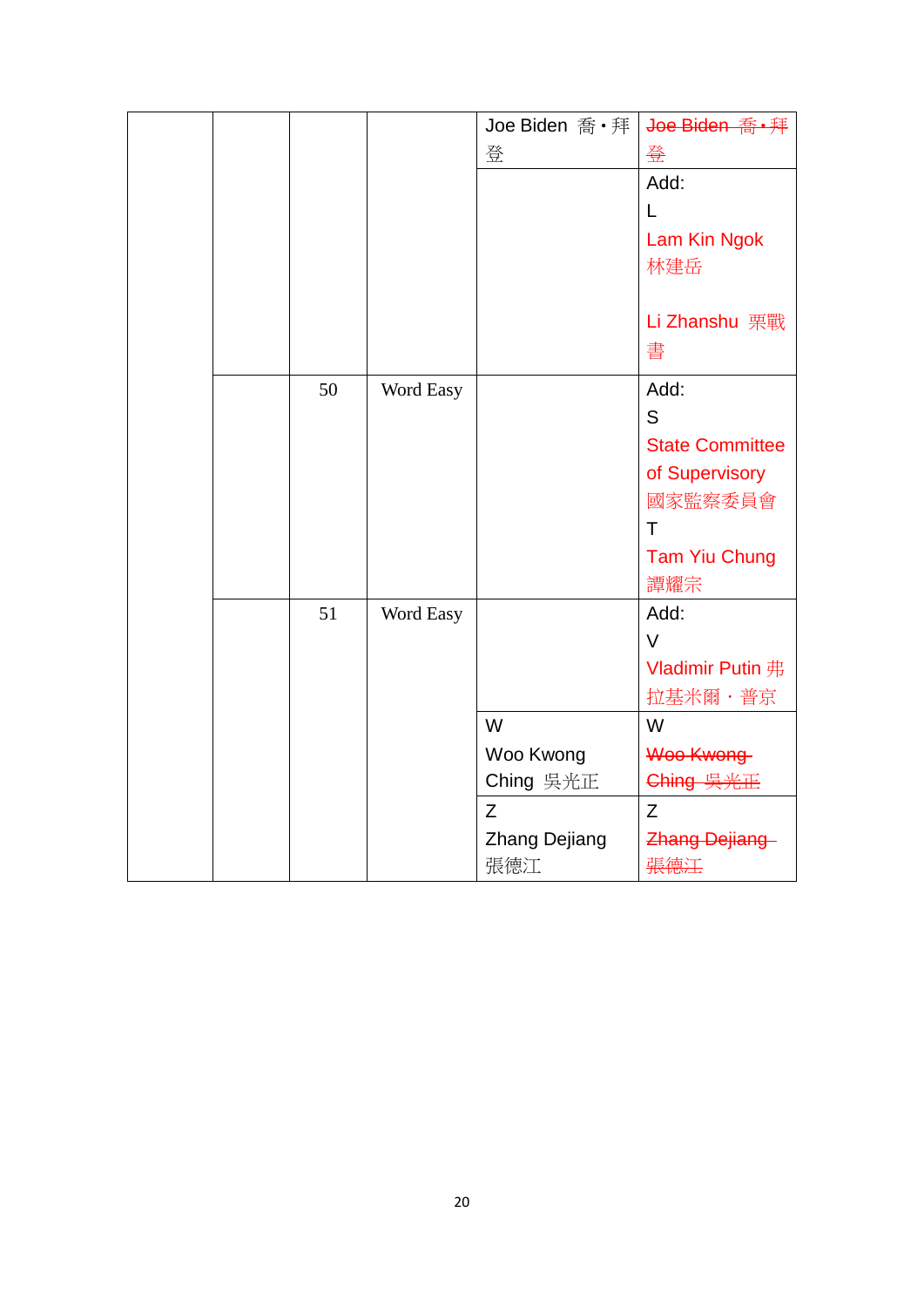P. 7 Chapter 1 Learning Activity 1 Source 2:



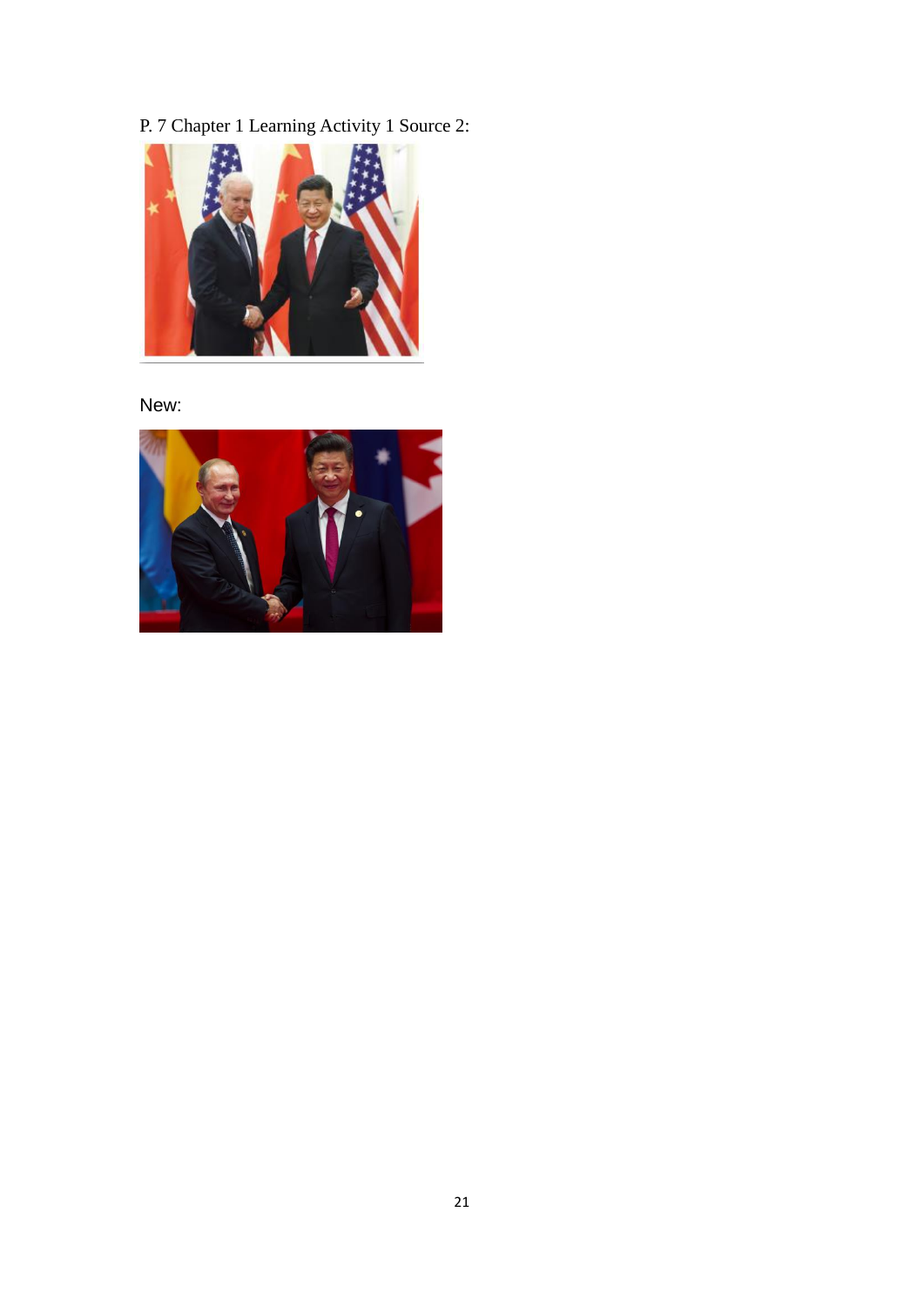#### P. 9 Chapter 1 Focus of Learning

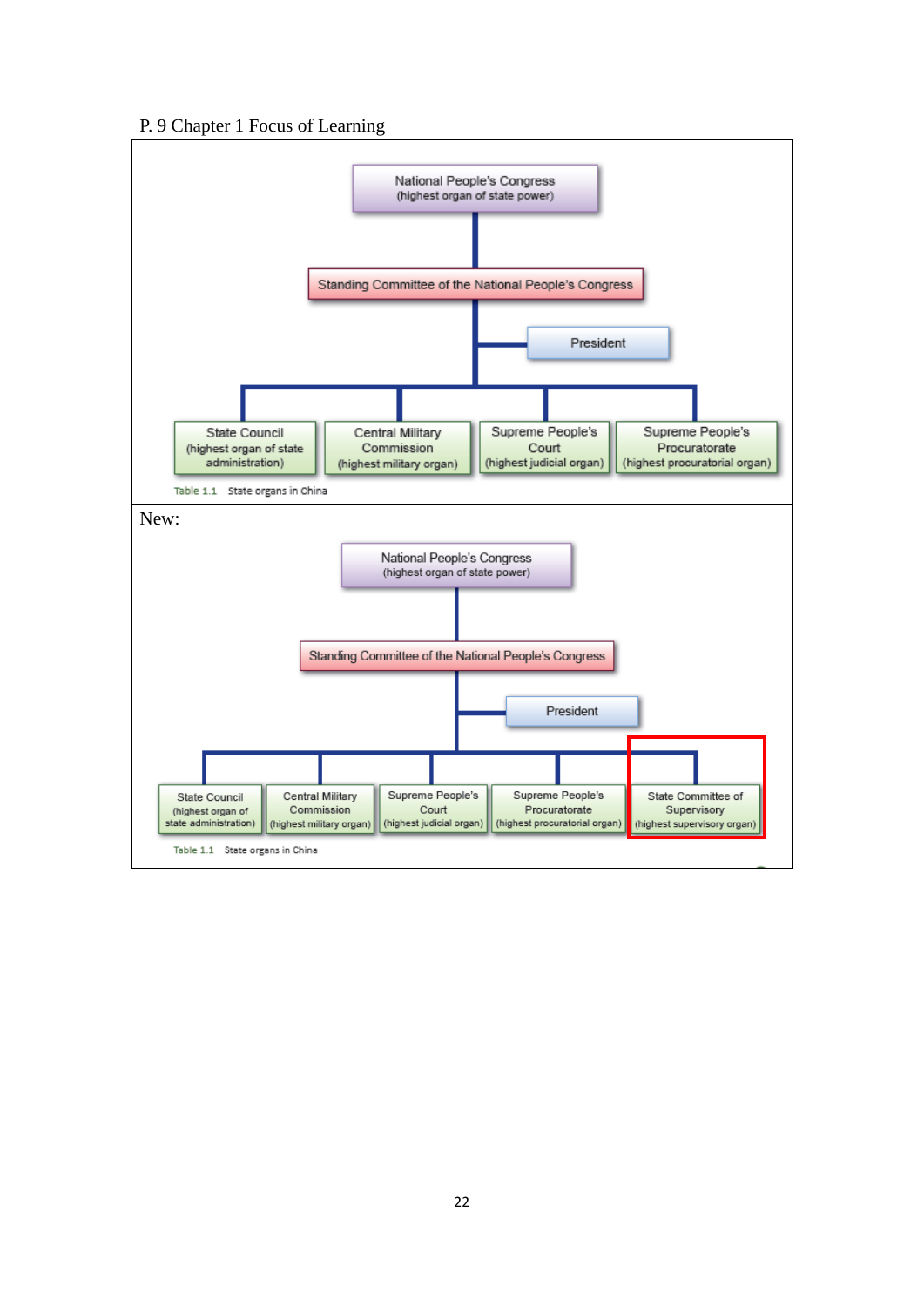# P. 10 Chapter 1 Fig. 1.2:



New:



P.12 Chapter 1 Reference, Fig. 1.6:



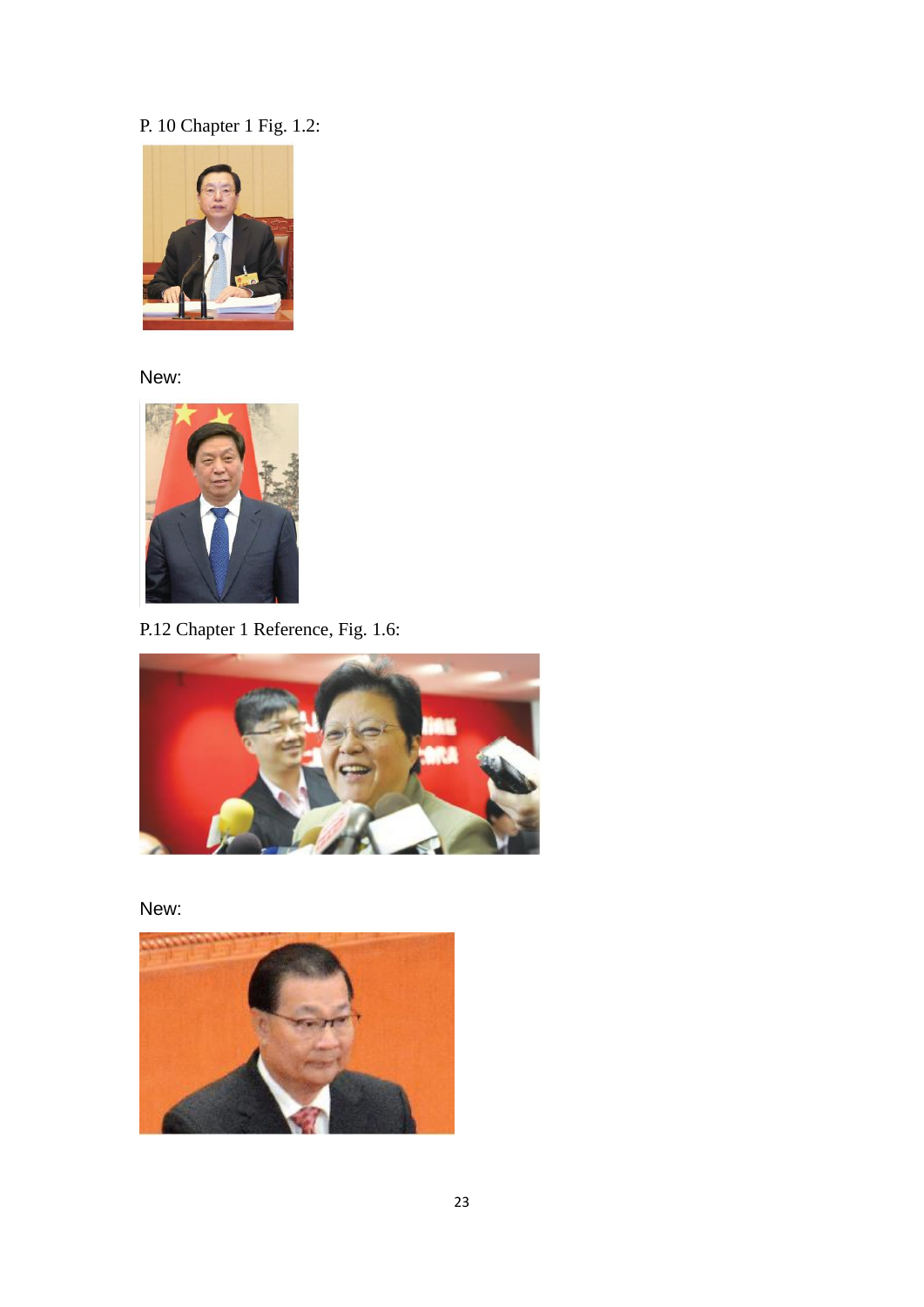### P.16 Chapter 1 Reference Fig. 1.13:



Fig. 1.13 Modern Chinese armaments (from left to right: China's first aircraft carrier - Liaoning aircraft carrier, tanks, F-10 fighter)

### New:



Fig. 1.13 Modern Chinese armaments (from left to right: China's first home-made aircraft carrier 001A tanks,

## P.18 Chapter 1 Reference:



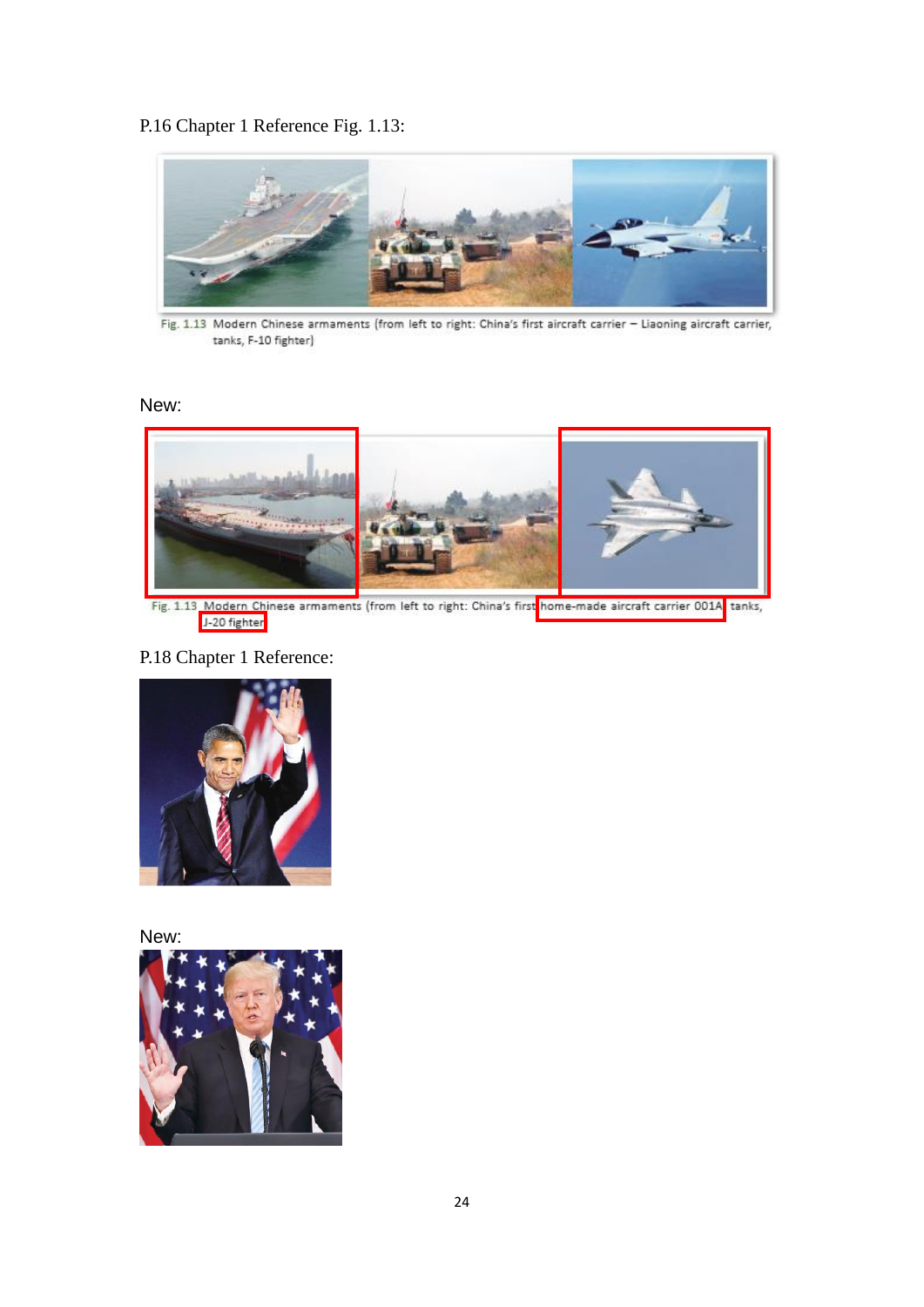P.22 Chapter 2 Learning Activity 2 Source 1:



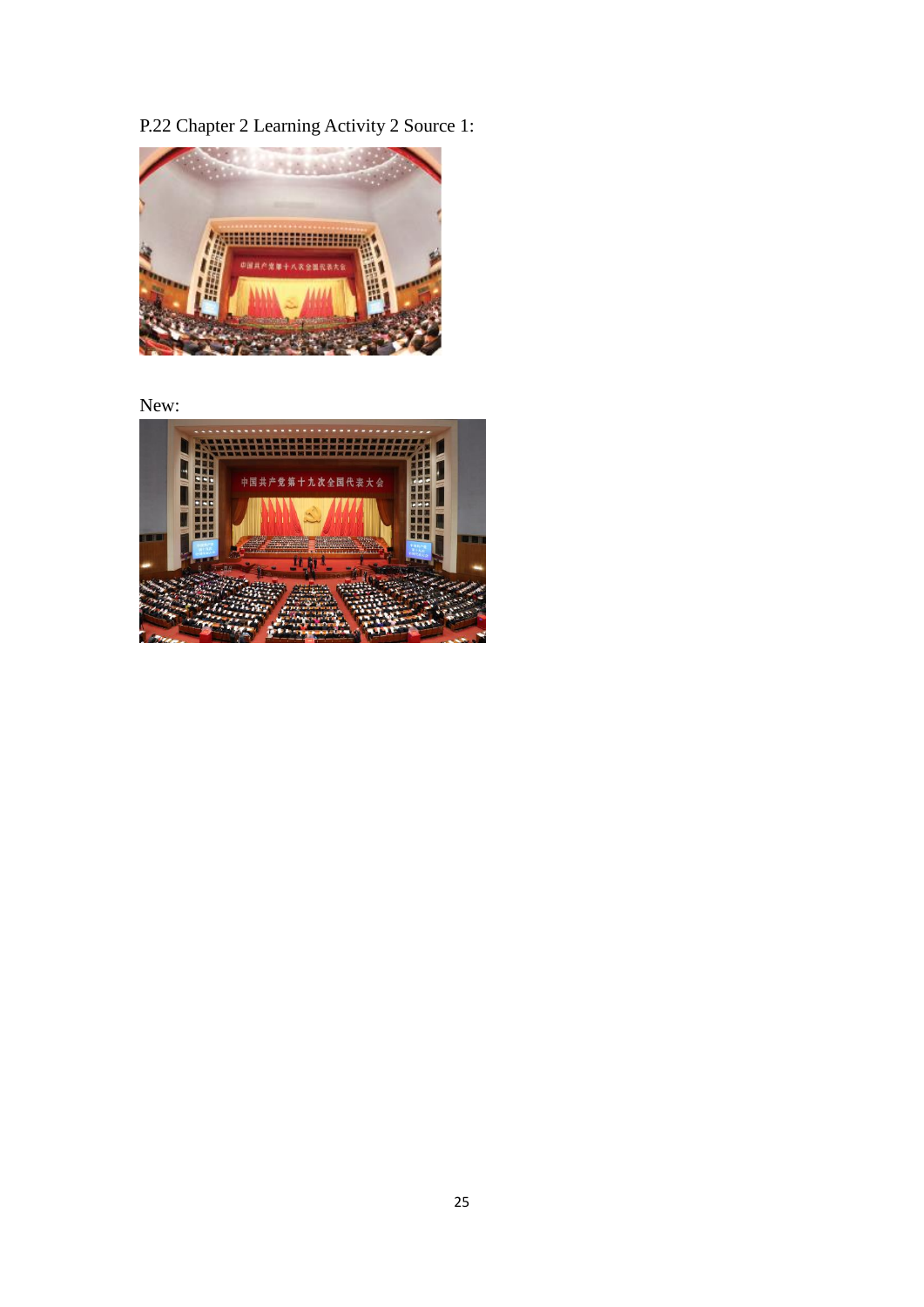## P.25 Chapter 2 Learning Activity 3 Source2:

| Comparison of the members of the 2 military commissions                 |                                                                                        |  |  |  |  |
|-------------------------------------------------------------------------|----------------------------------------------------------------------------------------|--|--|--|--|
| <b>Central Military Commission</b><br>of the People's Republic of China | <b>Military Commission of the Central Committee</b><br>of the Communist Party of China |  |  |  |  |
| Chairman: Xi Jinping                                                    | Chairman: Xi Jinping                                                                   |  |  |  |  |
| Vice-Chairmen: Fan Changlong, Xu Qiliang                                | Vice-Chairmen: Fan Changlong, Xu Qiliang                                               |  |  |  |  |
| Commission members: Chang Wanquan, Fang                                 | Commission members: Chang Wanquan, Fang                                                |  |  |  |  |
| Fenghui, Zhang Yang, Zhao Keshi, Zhang Youxia,                          | Fenghui, Zhang Yang, Zhao Keshi, Zhang Youxia,                                         |  |  |  |  |
| Wu Shengli, Ma Xiaotian, Wei Fenghe                                     | Wu Shengli, Ma Xiaotian, Wei Fenghe                                                    |  |  |  |  |

Website of the Central People's Government of the PRC<br>(15 November 2012 and 14 March 2013)

### New:

| Comparison of the members of the 2 military commissions                 |                                                                                        |  |  |  |
|-------------------------------------------------------------------------|----------------------------------------------------------------------------------------|--|--|--|
| <b>Central Military Commission</b><br>of the People's Republic of China | <b>Military Commission of the Central Committee</b><br>of the Communist Party of China |  |  |  |
| Chairman: Xi Jinping                                                    | Chairman: Xi Jinping                                                                   |  |  |  |
| Vice-Chairmen: Xu Qiliang, Zhang Youxia                                 | Vice-Chairmen: Xu Qiliang, Zhang Youxia                                                |  |  |  |
| Commission members: Wei Fenghe, Li Zuocheng,                            | Commission members: Wei Fenghe, Li Zuocheng,                                           |  |  |  |
| Miao Hua, Zhang Shengmin                                                | Miao Hua, Zhang Shengmin                                                               |  |  |  |
|                                                                         |                                                                                        |  |  |  |
|                                                                         | Website of the Central People's Government of the PRC                                  |  |  |  |

# P.29 Chapter 2 Learning Activity 4 Source 4: